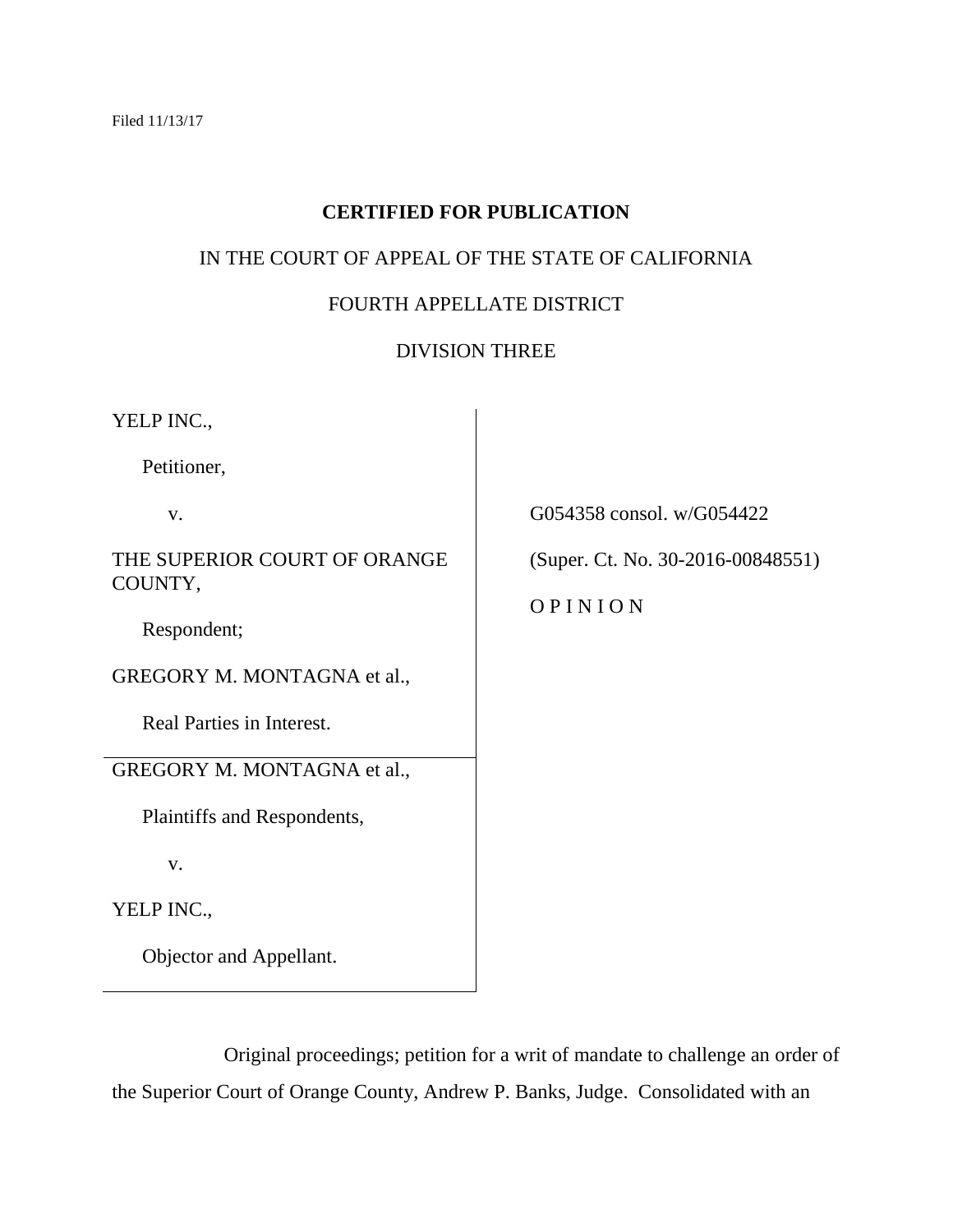appeal from an order of the Superior Court of Orange County, Andrew P. Banks, Judge. Petition denied. Order reversed.

Law Offices of Adrianos Facchetti and Adrianos Facchetti; Aaron Schur and Connie Sardo for Petitioner, Objector, and Appellant.

Krongold Law and Steven L. Krongold for Real Parties in Interest, Plaintiffs and Respondents.

Aaron Mackey and Andrew Crocker for Electronic Frontier Foundation as Amicus Curiae on behalf of Petitioner, Objector, and Appellant.

Catherine R. Gellis for Floor64 as Amicus Curiae on behalf of Petitioner, Objector, and Appellant.

Perkins Coie, James G. Snell, Christian Lee, and Hayley L. Berlin for Automattic Inc., Dropbox, Inc., Facebook, Inc., Google Inc., Pinterest, Inc., Reddit, Inc., Snap, Inc., and Twitter, Inc., as Amici Curiae on behalf of Petitioner, Objector, and Appellant.

\* \* \*

Yelp Inc., which operates a website for consumer reviews, has petitioned for a writ of mandate to overturn an order compelling its production of documents that may reveal the identity of an anonymous reviewer on its site. Yelp also appeals from a separate order imposing \$4,962.59 in monetary sanctions against it for failing to comply with the subpoena requiring production of the documents. Pursuant to the parties' stipulation, we have consolidated the writ proceeding with the appeal.

Yelp argues the orders must be reversed because: (1) the trial court erroneously concluded Yelp lacked standing to assert the First Amendment rights of its anonymous reviewer as grounds for resisting the subpoena; and (2) the court further erred by concluding plaintiff Gregory M. Montagna,  $Sr.,<sup>1</sup>$  $Sr.,<sup>1</sup>$  $Sr.,<sup>1</sup>$  made a prima facie showing the

 $\overline{a}$ 

<span id="page-1-0"></span><sup>&</sup>lt;sup>1</sup> The plaintiffs in the lawsuit are Montagna and his corporation, Montagna  $\&$ Associates, Inc. We refer to them collectively as "Montagna."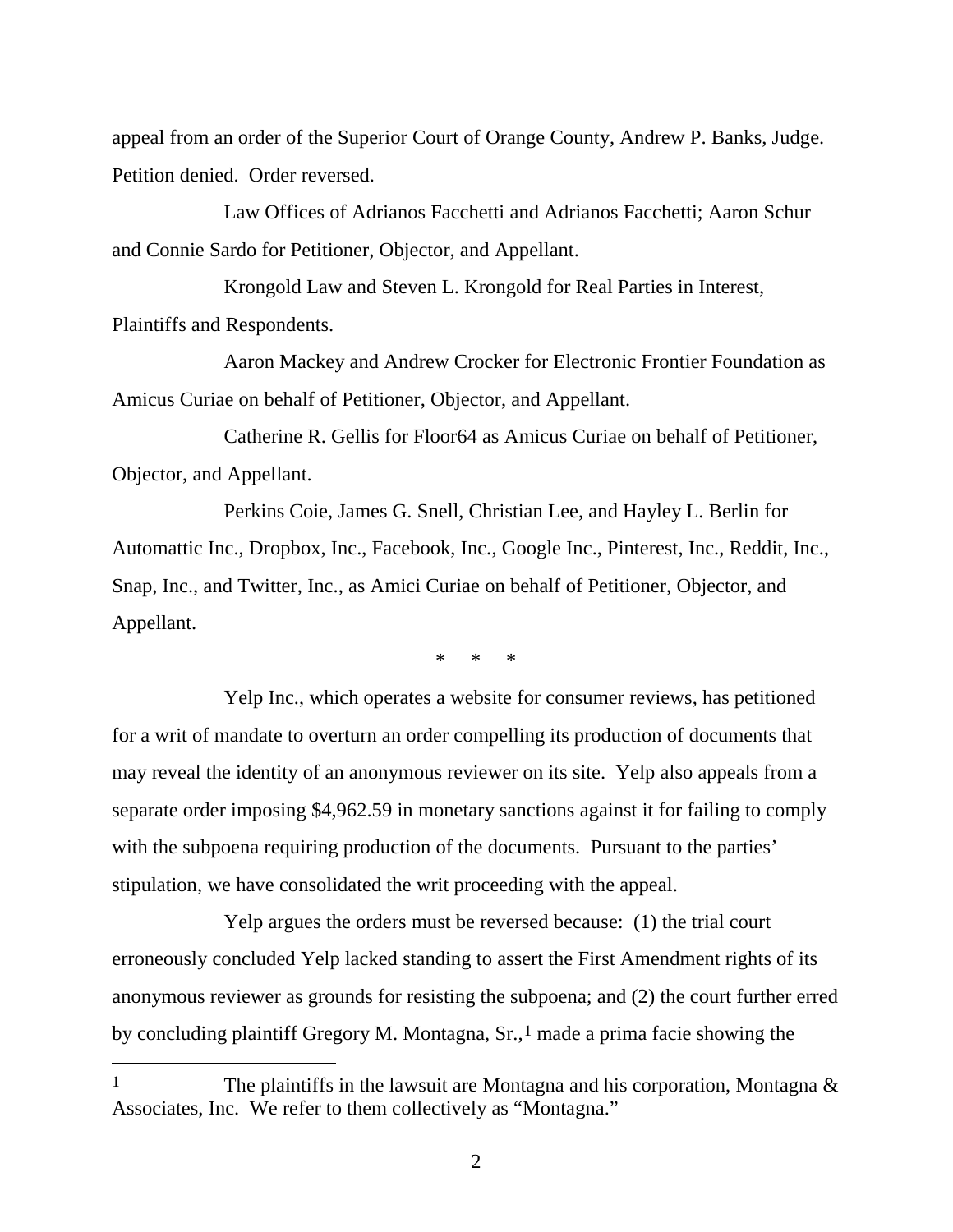content of the review posted on Yelp's site by "Alex M.," the anonymous reviewer, was defamatory.

We agree the trial court erred in ruling Yelp lacked standing to assert the First Amendment rights of its anonymous reviewer, Alex M., but find no error in its determination Montagna made a prima facie showing the challenged review was defamatory. Consistent with the recent opinion *ZL Technologies, Inc. v. Does 1-7* (2017) 13 Cal.App.5th 603 (*ZL Technologies*), we conclude the latter finding was sufficient to support the trial court's order compelling Yelp to produce the subpoenaed documents in the circumstances of this case. We consequently deny the petition for writ of mandate.

However, given the dynamic nature of this area of law—the primary cases we rely upon were decided *after* the trial court issued its ruling—we also conclude Yelp's opposition to Montagna's motion to compel was substantially justified. We thus reverse the order imposing sanctions against Yelp.

#### FACTS

Montagna filed a lawsuit against Sandra Jo Nunis and several Doe defendants alleging a single cause of action for trade libel. According to the first amended complaint, Montagna, an accountant, prepared a tax return for Nunis in 2015. Montagna initially quoted Nunis a "minimum" fee of \$200 for the preparation of her return, based on her representation that her income was comprised exclusively of wages reported on a W-2 form, and she would require only a simple return. However, both Nunis' income and the resulting tax return were allegedly more complicated than she had represented. As a consequence, Montagna charged Nunis \$400 for preparation of the return, rather than the \$200 fee he initially quoted.

Nunis allegedly paid Montagna only \$200, and refused to pay him more even after receiving "a collection letter" for the balance. And in November 2015, Nunis allegedly went online to the Yelp website and posted the following review of Montagna,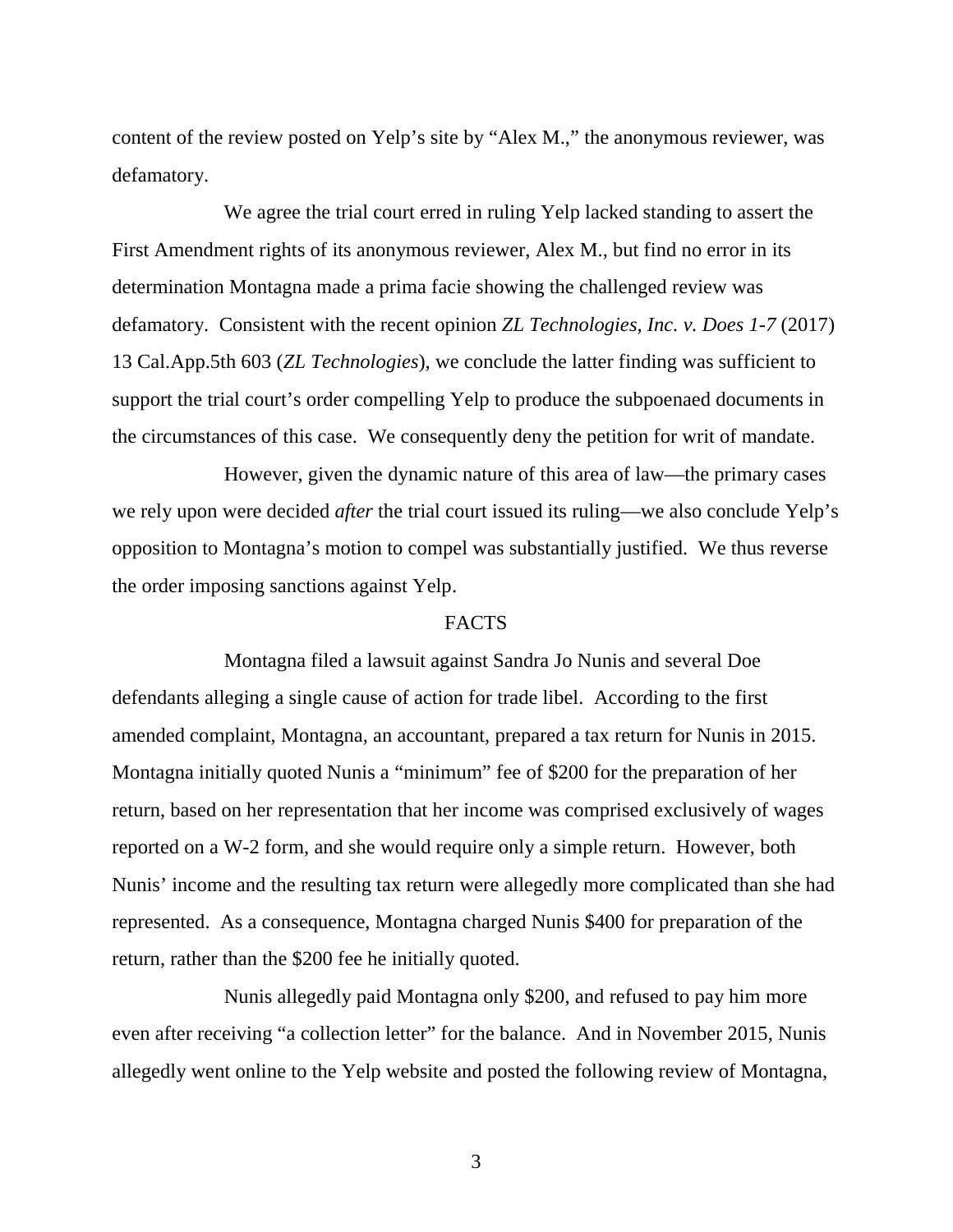using the alias Alex M.: "Too bad there is no zero star option! I made the mistake of using them and had an absolute nightmare. Bill was way more than their quote; return was so sloppy I had another firm redo it and my return more than doubled. If you dare to complain get ready to be screamed at, verbally harassed and threatened with legal action. I chalked it up as a very expensive lesson, hope this spares someone else the same."

Montagna alleged the following statements made by Nunis in the review were provably false: (1) the return he had prepared for her was accurate and complete; (2) he had not caused her to hire another firm to redo his work; (3) he was not negligent in preparing her return, such that her refund more than doubled; and (4) no one in his office screamed at, harassed, or threatened her.

Montagna allegedly sent a demand to Nunis, asking she retract the Yelp review, or correct the false and libelous statements, and warned her that if she failed to do so, legal action might be taken against her. Nunis, however, allegedly failed and refused to either delete or correct her review and Montagna thereafter filed the lawsuit.

In June 2016, Montagna served Yelp with a deposition subpoena seeking business records. Specifically, Montagna asked for copies of any and all documents that would identify the Yelp user Alex M., to either confirm Montagna's belief that the name was an alias used by Nunis, or discover the true identity of the anonymous reviewer. Yelp objected to the subpoena, arguing it violated the free speech rights of the anonymous Alex M., and it later refused to produce the documents.

After Montagna and Yelp engaged in an unsuccessful effort to resolve the discovery dispute, Montagna filed a motion for an order holding Yelp in contempt of court and compelling its compliance with the deposition subpoena. In October 2016, Yelp filed opposition to Montagna's motion. Both parties sought an award of monetary sanctions against the other.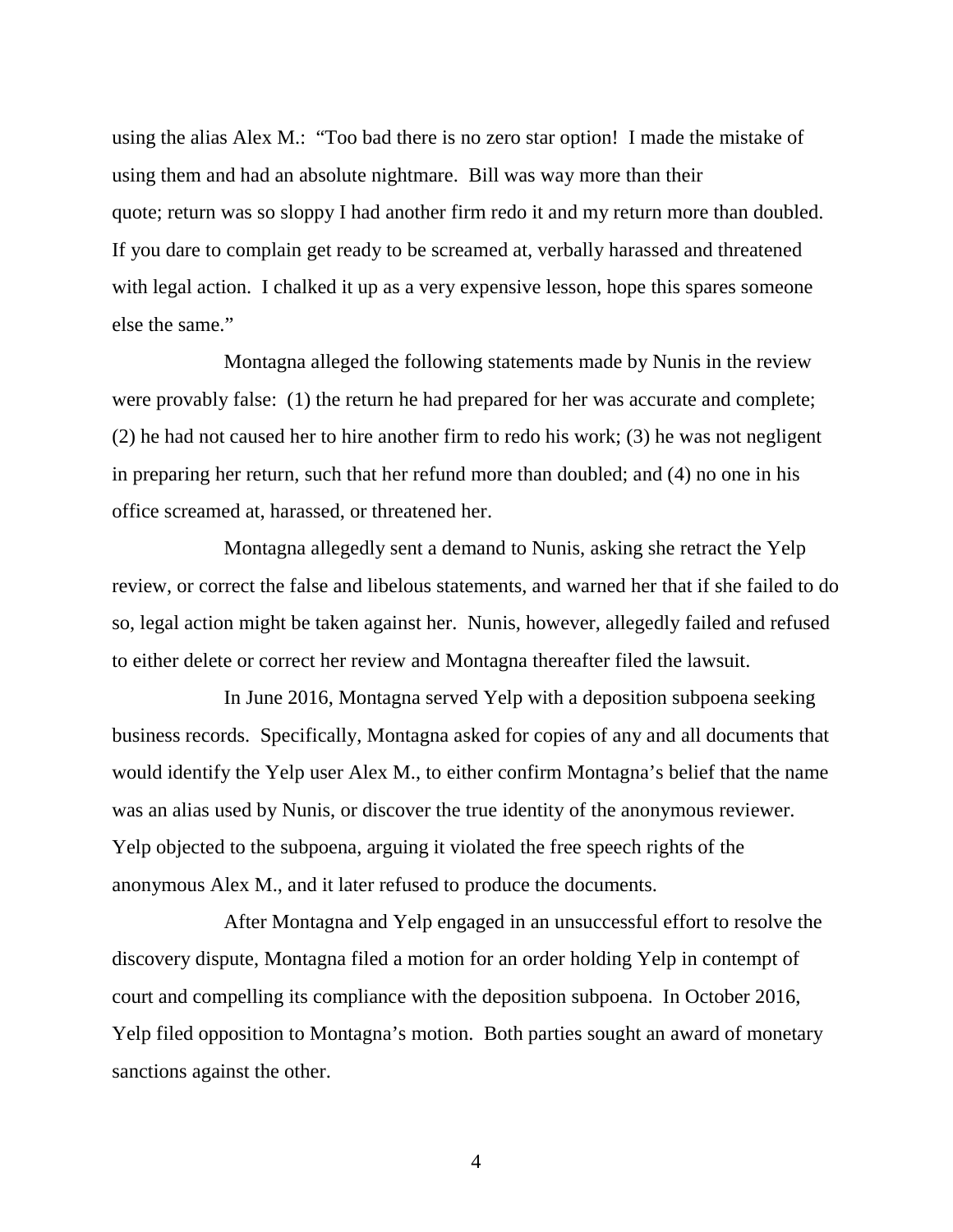The trial court treated Montagna's motion as simply a motion to compel compliance with his discovery request. The court granted the motion, finding (1) Yelp lacked standing to enforce the anonymous reviewer's First Amendment rights because it had failed to establish the second and third elements of the test set forth in *Matrixx Initiatives, Inc. v. Doe* (2006) 138 Cal.App.4th 872 (*Matrixx*), and (2) even if Yelp had standing to assert the reviewer's first amendment rights, Montagna had alleged facts sufficient to demonstrate a defamatory statement by the anonymous reviewer, Alex M., and was thus entitled to discovery regarding that reviewer's identity. Consequently, the court ordered Yelp `to comply with the subpoena by December 9.

Although the trial court's tentative ruling was to deny Montagna's request for monetary sanctions against Yelp, it was persuaded at the hearing to take that issue under submission. And on December 2, the court issued a second order, imposing \$4,962.59 in sanctions against Yelp.

On December 7, two days before the trial court's deadline for compliance with its discovery order, Yelp filed a petition for a writ of mandate in this court, seeking an immediate stay of that order. On December 8, we issued the requested stay and invited Montagna to file an informal response to the petition.

Yelp also filed a separate appeal from the sanction order, and the parties stipulated to consolidate the writ proceeding with that appeal. We subsequently accepted amicus briefs in support of Yelp's position on the standing issue, from (1) Electronic Frontier Foundation, (2) Automatic, Inc., Dropbox, Inc., Facebook, Inc., Google, Inc., Pinterest, Inc., Reddit, Inc., Snap Inc., and Twitter, Inc., and (3) Floor64, Inc., d/b/a The Copia Institute.

### DISCUSSION

### *I. Standing*

Yelp first contends the trial court erred in concluding it lacked standing to challenge Montagna's subpoena based on the First Amendment rights of its anonymous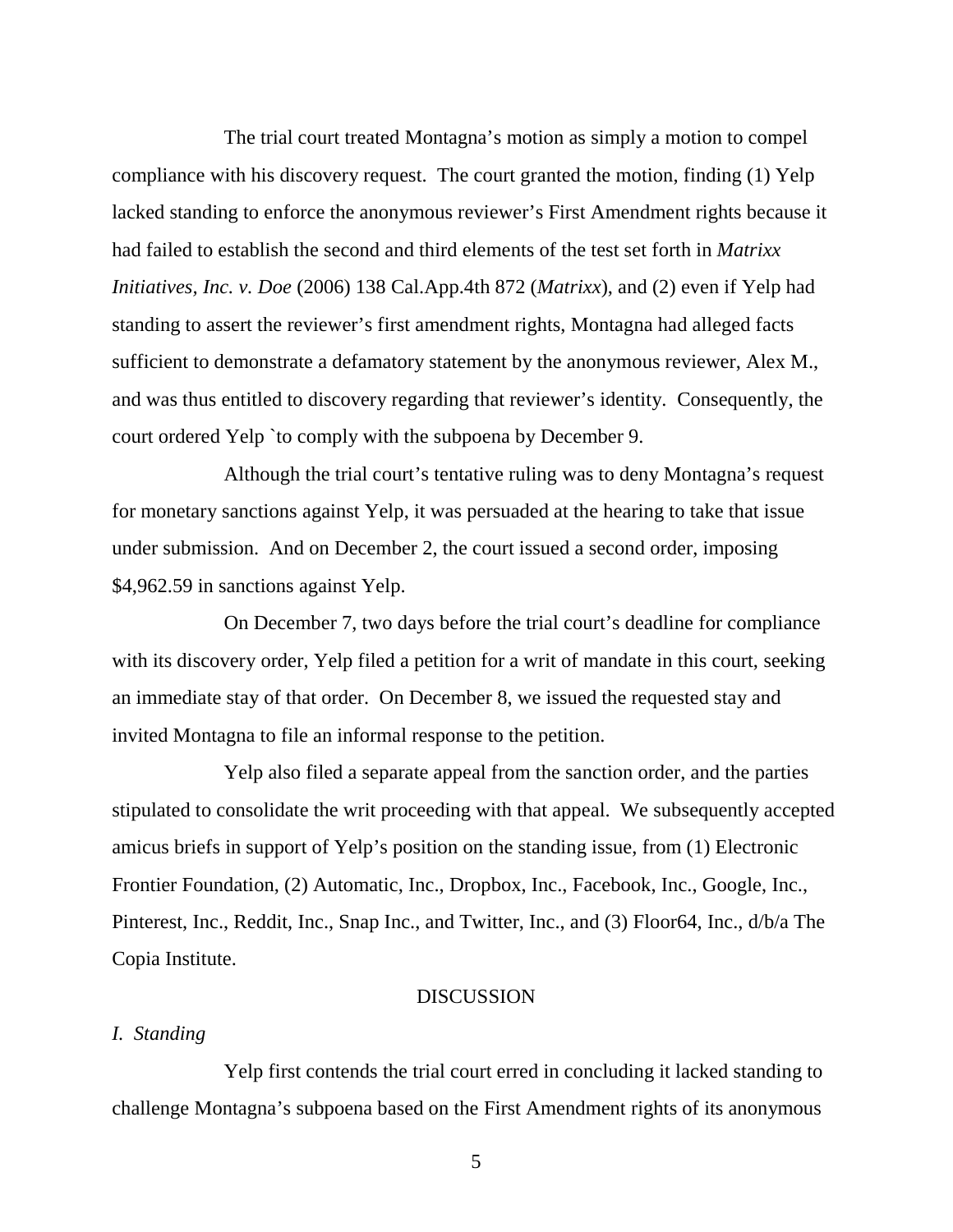reviewer, Alex M. We agree. In reaching its conclusion, the trial court relied on *Matrixx*, a case involving anonymous postings to an online message board. However, as pointed out in the recent case of *Glassdoor, Inc. v. Superior Court* (2017) 9 Cal.App.5th 623 (*Glassdoor*), *Matrixx* is distinguishable.

In *Matrixx*, a pharmaceutical company filed a lawsuit claiming that several anonymous posts to the online message board had defamed it. (*Matrixx, supra*, 138 Cal.App.4th at p. 875.) The company was able to trace the posts to the offices of a San Francisco hedge fund, and it took the deposition of that fund's manager to identify the anonymous poster. (*Id.* at p. 876.) The manager, however, refused to answer questions, citing the posters' "First Amendment right to speak anonymously." (*Ibid.*)On appeal, the court held the manager lacked standing to assert the constitutional rights of those third party posters. (*Id.* at pp. 877-881.)

The *Matrixx* court relied on *Powers v. Ohio* (1991) 499 U.S. 400 (*Powers*), for the proposition three criteria must be satisfied to establish an exception to the general rule "that . . . litigants must assert their own legal rights rather than rely on the rights or interests of third parties." (*Matrixx, supra*, 138 Cal.App.4th at p. 877.) The three criteria are: "(1) the litigant suffers a distinct and palpable injury in fact, thus giving him or her a concrete interest in the outcome of the dispute; (2) the litigant has a close relationship to the third party such that the two share a common interest; and (3) there is some hindrance to the third party's ability to protect his or her own interests. [Citations.]" (*Id*. at p. 877.) The court noted the first consideration—the "distinct and palpable injury" criterion—was not at issue in the case. (*Id.* at p. 877.) The same is true here, as Montagna obviously does not assert there is no viable "'case or controversy'" pending before the court. (*Ibid.*)

In its analysis, however, the *Matrixx* court noted it was presented with an unusual procedural posture for analyzing third party standing because "the litigants who are challenging discovery are not parties in the underlying action for which the discovery is sought, but instead are *themselves* the third parties in a lawsuit that may have nothing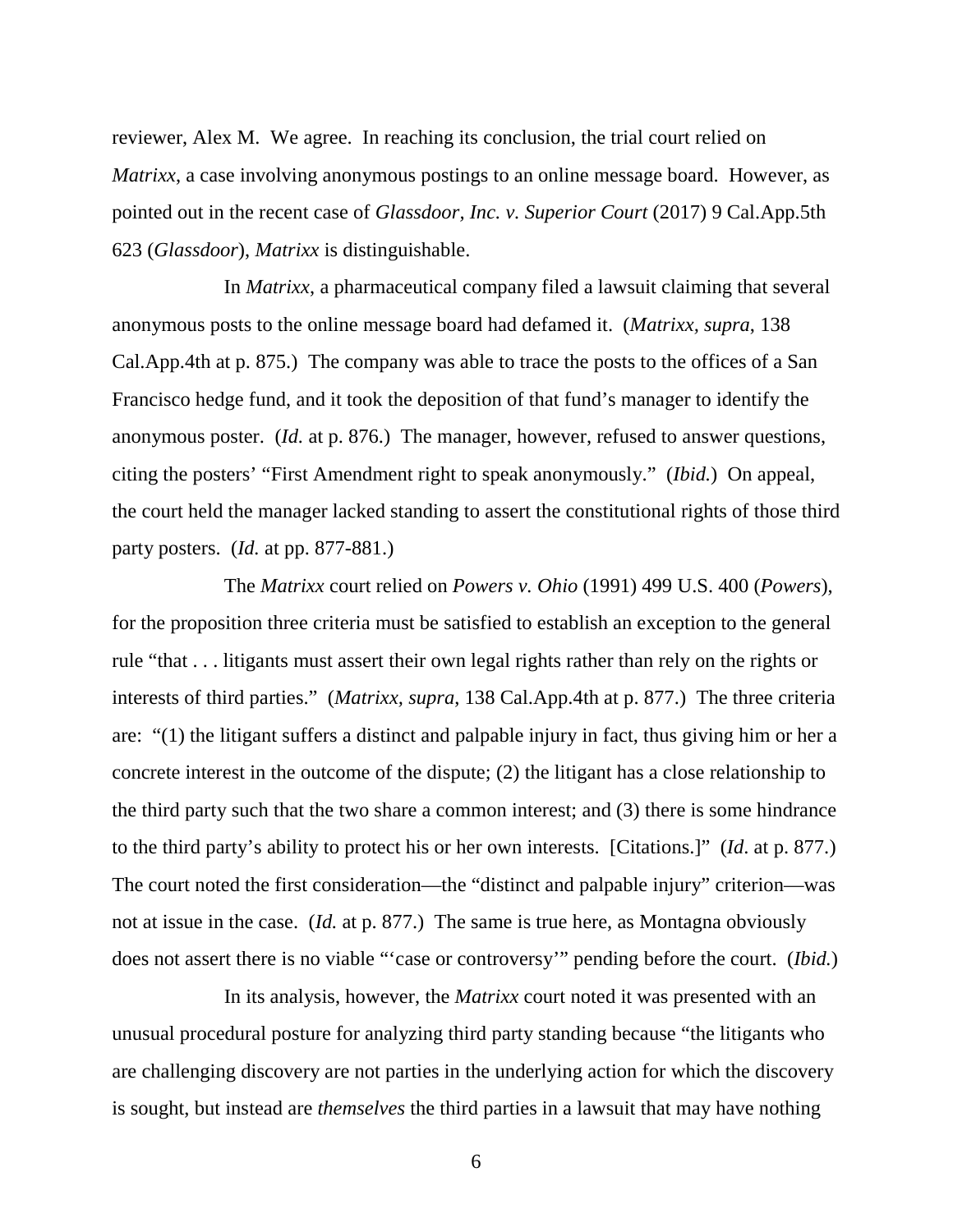to do with them." (*Matrixx, supra*, 138 Cal.App.4th at p. 879.) The cases it found most closely analogous were *In re Subpoena Duces Tecum to America Online, Inc*. (Jan. 31, 2000, No. 40570) 52 Va. Cir. 26, 32 (revd. on other grounds *America Online, Inc. v. Anonymous Publicly Traded Co.* (2001) 261 Va. 350) (*AOL*), and *In re Verizon Internet Services, Inc.* (D.D.C. 2003) 257 F.Supp.2d 244, 258 (revd. on other grounds *Recording Industry Ass'n. of America, Inc. v. Verizon Internet Services, Inc.* (D.C. Cir. 2003) 351 F.3d 1229, 1239) (*Verizon*). (*Matrixx, supra*, 138 Cal.App.4th at p. 880.)

In both *AOL* and *Verizon*, the courts found the interests of internet service providers (ISPs) to be sufficiently intertwined with those of their subscribers that it was proper to accord the ISPs standing to assert their subscribers' First Amendment rights in the action. As explained in *AOL*, "If AOL did not uphold the confidentiality of its subscribers, as it has contracted to do, absent extraordinary circumstances . . . one could reasonably predict that AOL subscribers would look to AOL's competitors for anonymity. As such, the subpoena duces tecum at issue potentially could have an oppressive effect on AOL." (*AOL, supra*, 52 Va. Cir. at p. 32; see *Verizon*, *supra*, 257 F.Supp.2d at p. 258 [noting Verizon itself had "a vested interest in vigorously protecting its subscribers' First Amendment rights, because a failure to do so could affect Verizon's ability to maintain and broaden its client base"].)

The *Matrixx* court expressly noted that in both *AOL* and *Verizon*, "the challenge to the subpoena was made *by an entity with a sufficiently close relationship to the anonymous user that judicial consideration was warranted*" (*Matrixx, supra*, 138 Cal.App.4th at p. 880, italics added), but then distinguished the situation before it from those cases. As the court explained, by contrast to the ISPs in *AOL* and *Verizon*, which could "easily satisf[y]" the "'close relationship' criterion of prudential standing" (*Matrixx, supra*, 138 Cal.App.4th at p. 881), the hedge fund manager before it claimed *no relationship* with the anonymous poster whose identities were being sought by the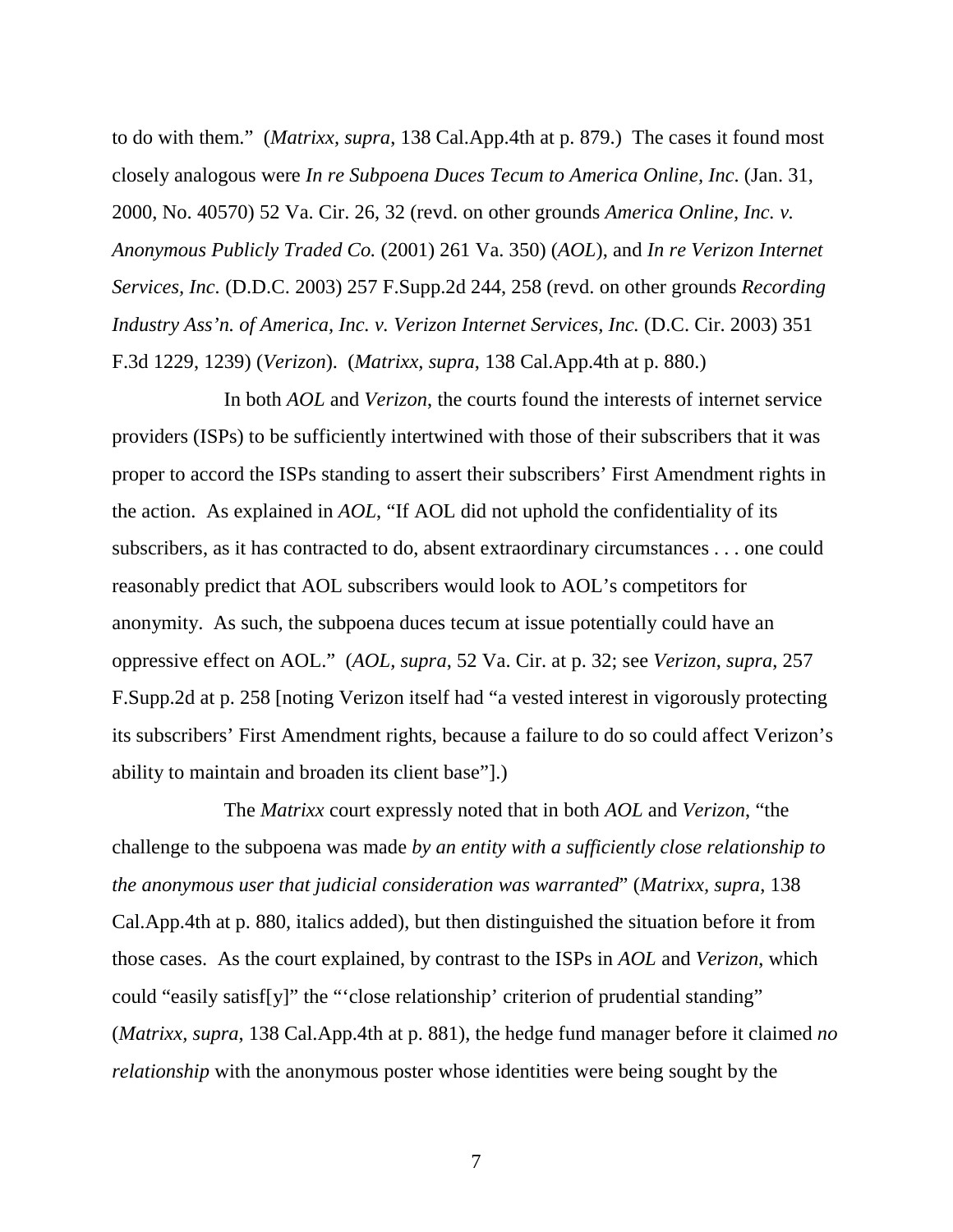pharmaceutical company. Given that circumstance, the hedge fund manager "offer[ed] no facts compelling a finding of standing . . . ." (*Ibid.*)

Significantly, this case is distinguishable from *Matrixx* on the exact same basis that *Matrixx* distinguished the *AOL* and *Verizon* cases. Here, Yelp is the host of the website where the anonymous Alex M. posted the review of Montagna's professional services, and it has a substantial interest in protecting the right of its users to maintain their anonymity when posting reviews.

In its terms of service, Yelp specifically acknowledges its users may "use a pseudonym" when posting reviews, and cautions them to "take care to note that others may still be able to identify you if, for example, you include identifying information in your reviews." And although Yelp also informs its users "that we may disclose information about you to third parties" in certain circumstances,<sup>[2](#page-7-0)</sup> the clear implication is that it will not do so willingly, without a compelling reason. Thus, Yelp occupies a similar position to the ISPs in *AOL* and *Verizon*, both of which the *Matrixx* court concluded could "easily satisf[y]" the close relationship requirement for establishing third party standing. (*Matrixx, supra*, 138 Cal.App.4th at p. 881.)

Other courts, both before and after *Matrixx*, have also concluded a content provider had standing to assert the First Amendment and privacy interests of a third party who contributed content anonymously. In *Rancho Publications v. Superior Court* (1999) 68 Cal.App.4th 1538, 1541, this court allowed a nonparty newspaper "to assert the constitutionally protected rights of an author to remain unknown." And in *Digital Music* 

 $\overline{a}$ 

<span id="page-7-0"></span><sup>2</sup> The circumstances described are "if we have a good faith belief that such a disclosure is reasonably necessary to (i) take action regarding suspected illegal activities; (ii) enforce or apply our Terms and Privacy Policy; (iii) comply with legal process or other government inquiry, such as a search warrant, subpoena, statute, judicial proceeding, or other legal process served on us; or (iv) protect our rights, reputation, and property, or that of our users, affiliates, or the public."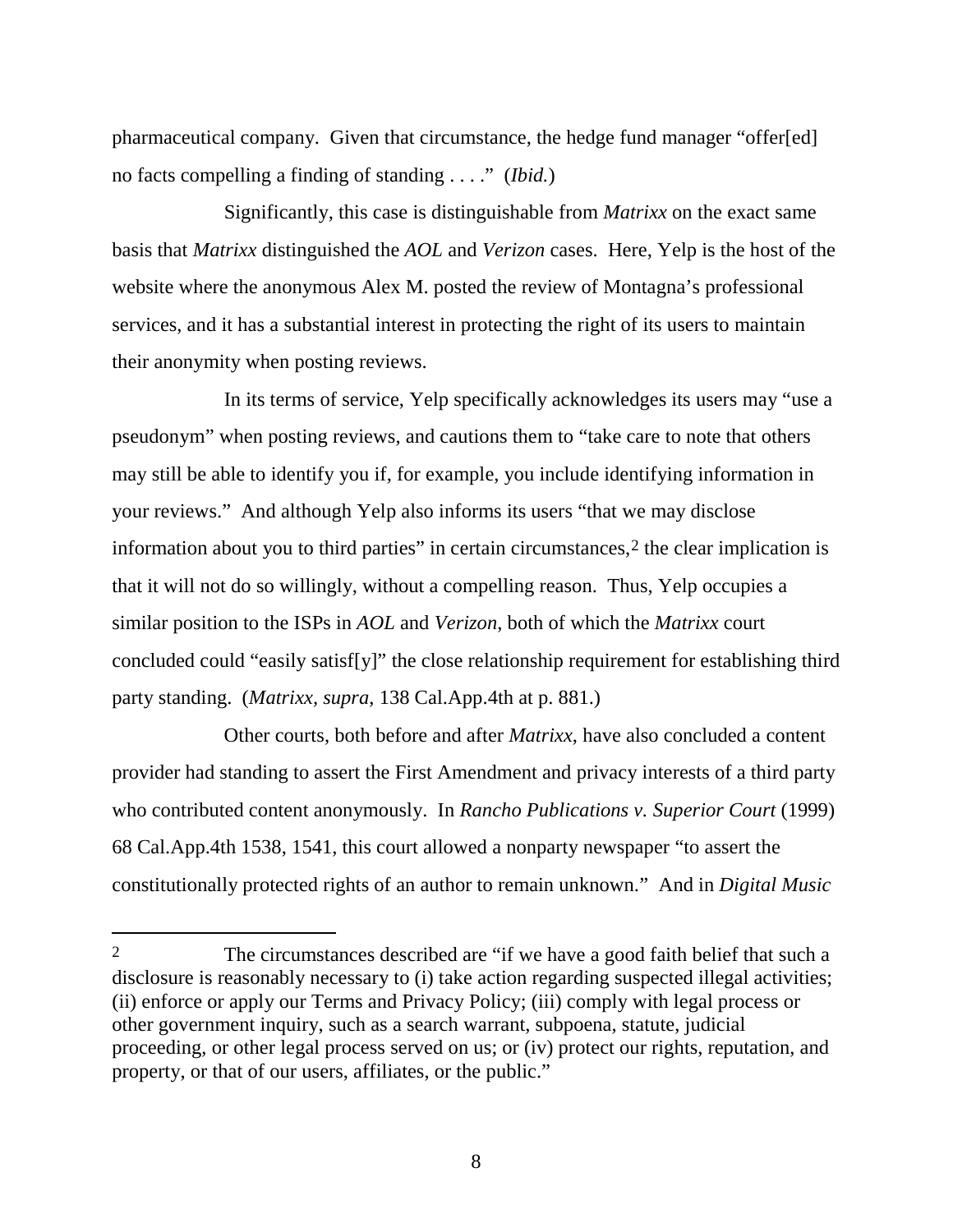*News LLC v. Superior Court* (2014) 226 Cal.App.4th 216, 230, footnote 12 (disapproved on other grounds in *Williams v. Superior Court* (2017) 3 Cal.5th 531, 557, fn. 8 (Williams)), the court concluded the operator of a digital music site had standing to assert the constitutional privacy right of an anonymous commenter on the site.

Moreover, in March 2017, the Sixth District Court of Appeal—the same court which issued the *Matrixx* opinion—issued its opinion in *Glassdoor*, holding that a website host had standing to assert the First Amendment rights of a third party who posted an allegedly defamatory review on its site. (*Glassdoor, supra*, 9 Cal.App.5th at p. 634.) And *Glassdoor* distinguished the court's earlier *Matrixx* opinion on the same ground we do here, explaining: "Glassdoor is not an avowed stranger to the speaker, as was the objector in *Matrixx*. It is the acknowledged *publisher* of the speech at issue. Such a publisher has a strong interest in protecting the right of its users to speak anonymously." (*Id.* at p. 630*.*)

Rather, *Glassdoor* explained the situation before it "is the same as in the cases distinguished by *Matrixx*. As Glassdoor's corporate counsel declared, its business model 'relies on maintaining its users' anonymity. The reliability of the information on glassdoor.com would likely decrease if litigants could readily obtain users' identities, because users would fear retaliatory litigation based on the information they posted.' This would naturally tend to harm Glassdoor's interests, because its usefulness to potential readers depends on the degree to which posters feel able to frankly recount their employment experiences without fear of adverse consequences. . . . [¶] Anonymous publication thus furnishes not only the medium through which persons like Doe exercise their First Amendment rights, but is also a significant asset in Glassdoor's business—an asset in which Glassdoor possesses a direct pecuniary interest squarely aligned with the interest of each anonymous content provider. This symbiosis constitutes a 'sufficiently close relationship . . . that judicial consideration [i]s warranted.' (*Matrixx, supra*, 138 Cal.App.4th at p. 880.)" (*Glassdoor, supra*, 9 Cal.App.5th at pp. 630-631.)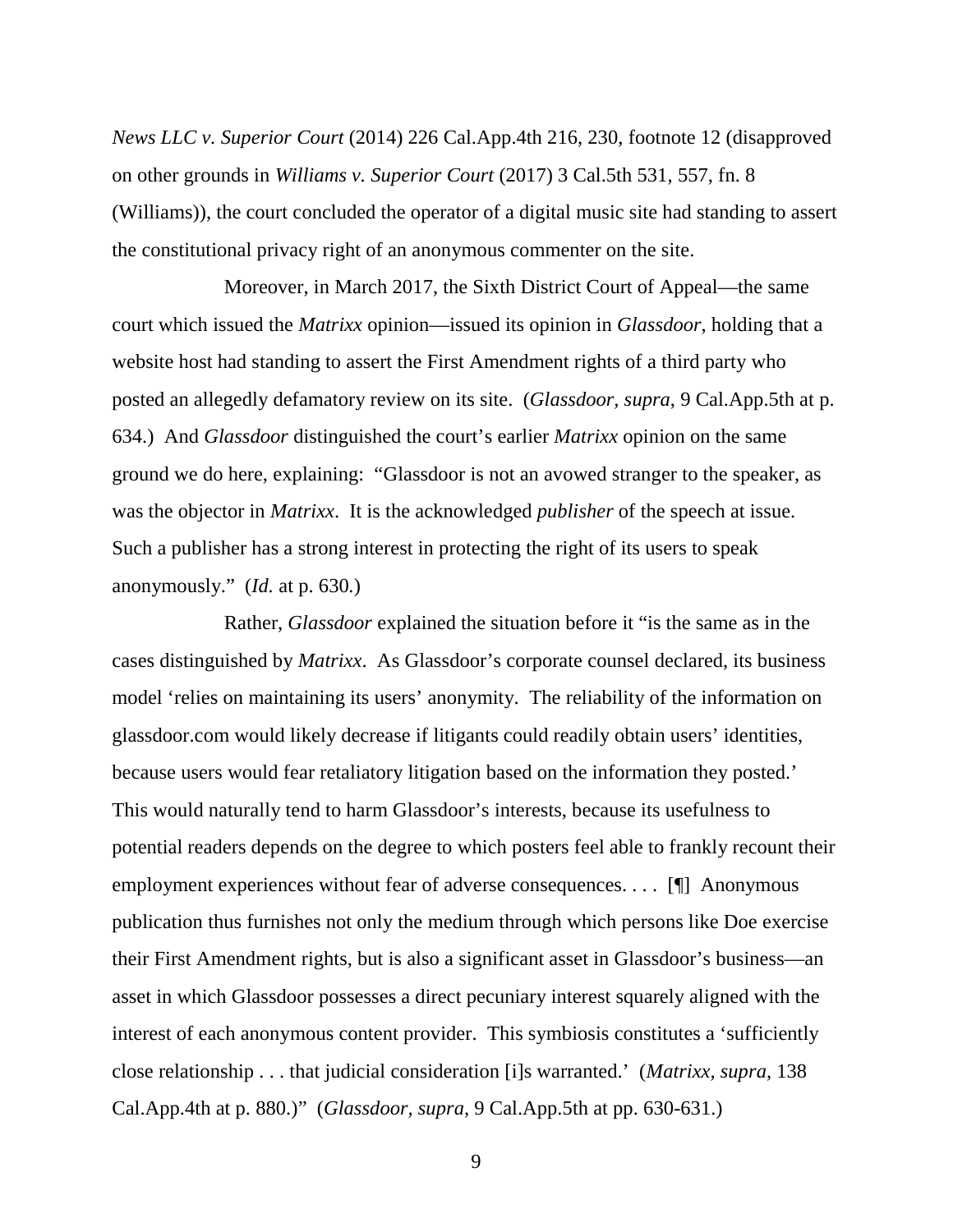Additionally, *Glassdoor* concluded the website host need not affirmatively establish there is a "'"hindrance to the third party's ability to protect his or her own interests'"" to justify standing: "The quoted requirement is one of the limitations on standing adopted by federal courts. [Citation.] It is not, however, among the *jurisdictional* constraints arising from the constitutional requirement of a 'case[ ]' or 'controvers[y].' [Citations.] It is instead one of the *prudential* considerations intended to protect the integrity of the judicial process. As such, it is to be flexibly applied in a manner befitting its purposes, and 'should not be applied where its underlying justifications are absent.' [Citation.]" (*Glassdoor, supra*, 9 Cal.App.5th at p. 631.)

The court explained the justifications for applying a hindrance requirement were "the undesirability of triggering an unnecessary adjudication where the holder of the rights at issue 'do[es] not wish to assert them, or will be able to enjoy them regardless of whether the in-court litigant is successful or not,' and the desirability of ensuring that the third party's interests are not represented by an inadequate advocate. [Citation.]" (*Glassdoor, supra*, 9 Cal.App.5th at p. 631.) And the court reasoned that neither justification was implicated in the case where a website host was seeking to assert the First Amendment rights of an anonymous reviewer: "Here the first objective does not appear to be at issue since [the reviewer] has already asserted his right to speak anonymously and Glassdoor's disclosure of his identity would effectively destroy that right. Nor do we see any reason to suppose that [the reviewer] would be a better advocate than Glassdoor. Indeed, it appears that in settings like this one, the opposite will typically be true. Several cases in similar contexts have disposed of the 'hindrance' issue on the rationale that anonymous speakers cannot represent their own interests without sacrificing the very anonymity they seek to protect." (*Glassdoor, supra*, 9 Cal.App.5th at pp. 631-632.)

Although Montagna argues *Glassdoor* is wrongly decided for several reasons, we find none of them persuasive. Montagna first claims that *Glassdoor* errs by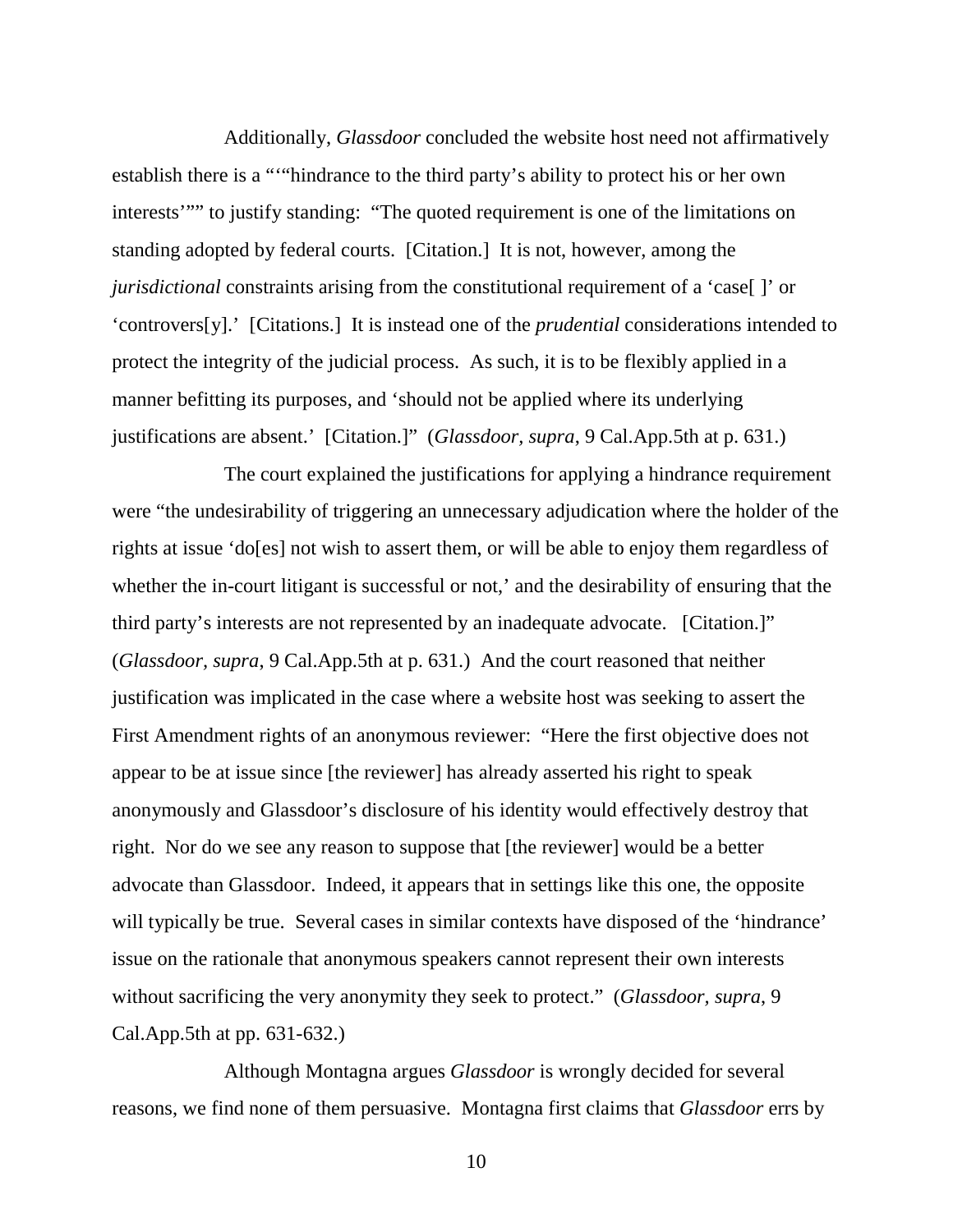according the host of an online review site the same third-party standing that would traditionally be given to a newspaper. As he explains: "[the website host] is not a newspaper publisher protecting the anonymity of its source. The pseudonymous author is not an aggrieved citizen speaking out on political, religious, or social issues at the core of First Amendment protection. [Instead, t]he gravamen of the lawsuit involves commercial speech on a private matter: grievances about the quality of service from a local business." And as Montagna points out, commercial speech is entitled to less protection under the First Amendment than other kinds of speech.

But as Yelp points out, the argument mischaracterizes "commercial speech." Speech is not denominated "commercial" based on whether the *topic* it addresses involves commerce. Rather, as our Supreme Court explained in *Kasky v. Nike, Inc.* (2002) 27 Cal.4th 939, speech is typically found to be "commercial" when *the speaker* is engaged in commerce, the intended audience is actual or potential buyers or customers *of the speaker's goods or services*, *and* the factual content is commercial in character. (*Id.* at p. 960.) In short, the type of "commercial speech" that is accorded less First Amendment protection is comprised largely of statements made *by* those engaged in commerce relating to their business—not statements made *about* them by consumers. That does not describe the speech at issue in this case.

Montagna also argues *Glassdoor* inaccurately claims "that a 'substantial preponderance of national authority favors the rule that publishers, *including Web site operators*, are entitled to assert the First Amendment interests of their anonymous contributors in maintaining anonymity.'" (*Glassdoor, supra*, 9 Cal.App.5th at p. 629.) However, Montagna's quibble with this claim is partly based on its contention website hosts that publish anonymous content must be distinguished from newspapers that publish anonymous content—a contention he fails to support with any persuasive distinction.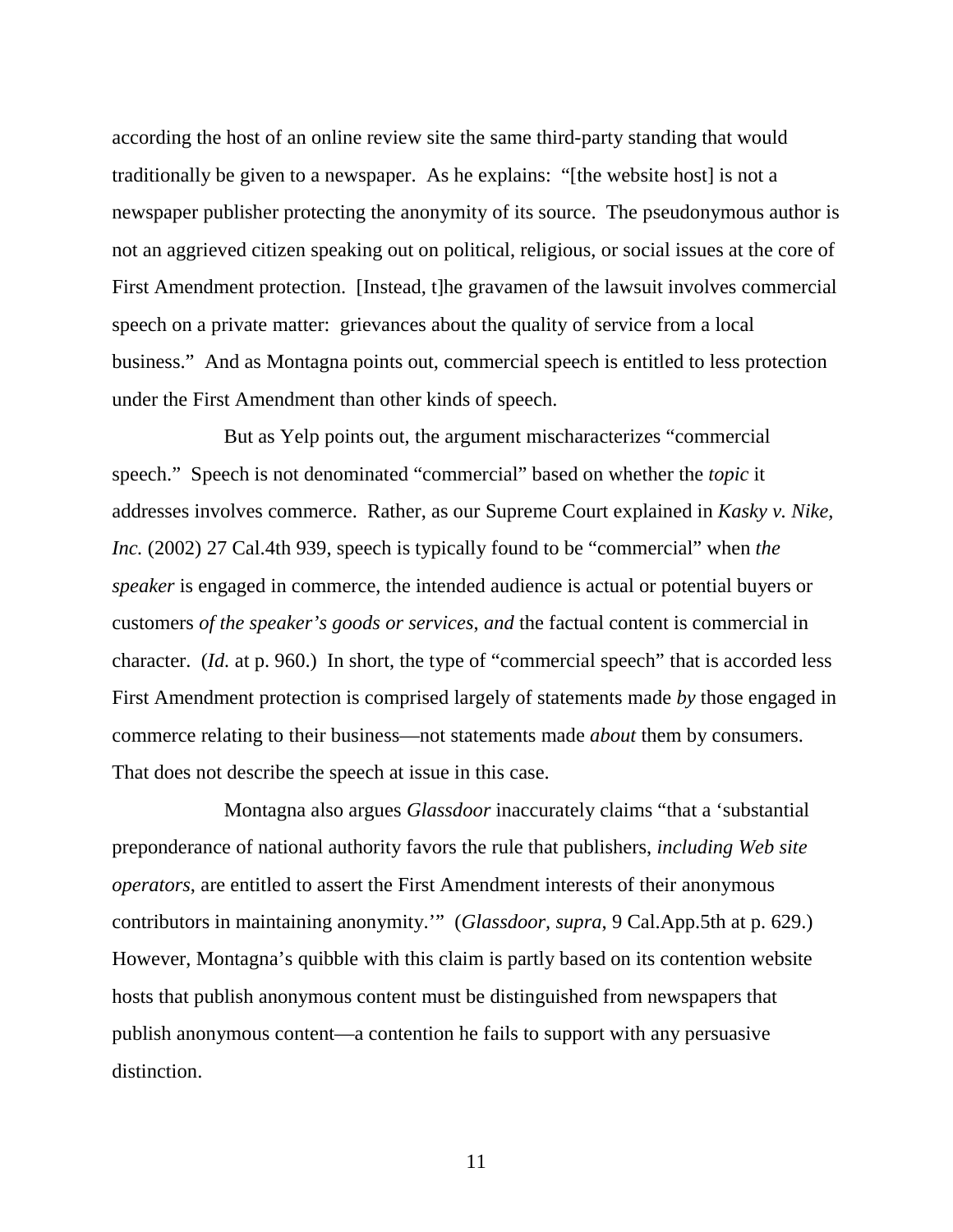Other than his inaccurate contention that reviews posted on sites such as Yelp are mere "commercial speech," Montagna argues only that newspapers are different than websites like Yelp because they "create or edit" content, and thus can be held directly liable for defamation on the same basis as their anonymous authors. By contrast, he claims "publishers and distributors of online content," are statutorily immune to such liability. (Citing 47 U.S.C. § 230, subd. (c)(1).) But if the content publisher's ability to assert third-party standing were limited to situations where the publisher could be held directly liable for the content at issue, it would serve little purpose. And Montagna cites no cases supporting such a rule.

Montagna asserts the statute that shields Internet providers like Yelp from direct liability for the content posted by third parties on their sites distinguishes them from traditional newspapers because it creates a perverse incentive for the providers to "encourage users to register and post comments regardless of whether the comments are true or not. In fact, the more controversial and offensive the comments, the more interest is generated, which, of course, leads to more web traffic and advertising revenue." But even if that were true, Montagna fails to explain how that distinction would affect the providers' *standing* to assert the First Amendment interests of their users. And we cannot see how it would.

Montagna also claims *Glassdoor* erroneously relies on *AOL* and *Verizon* as a basis for finding third-party standing, noting those cases "did not involve a libel plaintiff seeking to uncover the identity of a potential defendant." Instead, the ISPs in *AOL* and *Verizon* were asserting the rights of their subscribers to challenge an overbroad statute that had a potentially chilling effect on the subscribers' free speech. But again, Montagna fails to explain how that distinction would materially affect the courts' conclusions regarding the standing of the ISP. In both *AOL* and *Verizon*, the courts focused on the fact the ISP would likely *lose subscribers* if it did not act to protect their First Amendment rights. The same is true here. If Yelp reviewers believed it would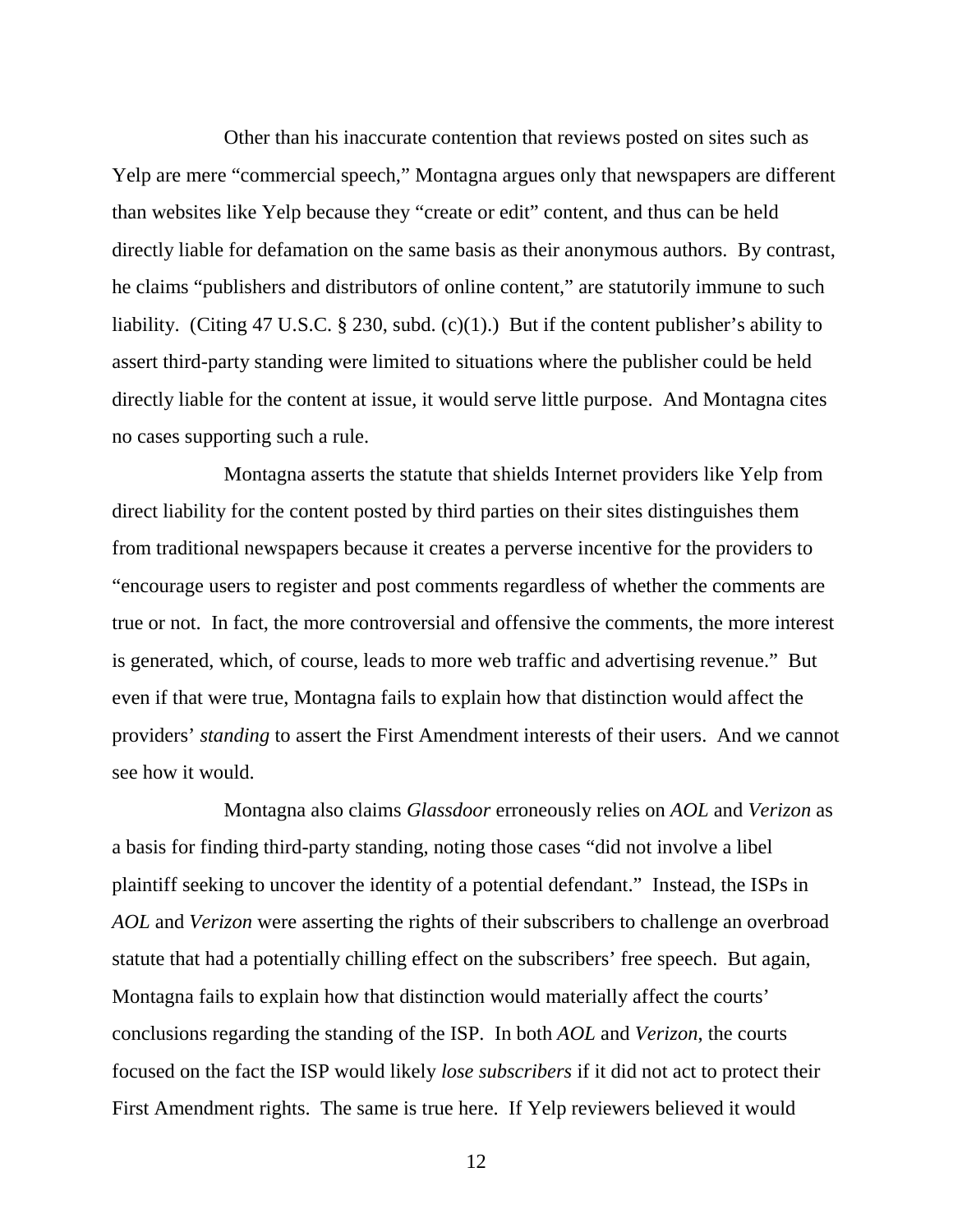reveal their identities to any plaintiff who demanded it do so as part of discovery in a lawsuit, we have no doubt it would lose a segment of those reviewers. Consequently, we conclude that like the ISPs in *AOL* and *Verizon*, Yelp also has a significant stake in "vigorously protecting its [reviewers'] First Amendment rights, because a failure to do so could affect [its] ability to maintain and broaden its client base." (*Verizon, supra,* 257 F.Supp.2d at p. 258.)

Moreover, we reject Montagna's suggestion Yelp cannot claim to be aligned with Alex M.'s privacy interests in this case, when it seeks to separate itself from the interests of its users in other contexts. As Montagna laments, "Yelp and other websites pick and choose when they are aligned with their users." But of course, Yelp is free to argue its interests align with its users, or do not, in whatever *different* contexts it chooses. Yelp is not claiming *to be* its users. What Yelp cannot persuasively do is argue its interests are both aligned, and divergent, from those of its users in the *same* context. And it has not.

Finally, Montagna contends *Glassdoor* has erroneously dispensed with the hindrance requirement of third party standing. We disagree. What *Glassdoor* did was emphasize a point also acknowledged in *Matrixx*, which is that hindrance—i.e., a demonstration that the party whose First Amendment rights are being asserted is somehow hindered from asserting them directly—is not a *requirement*, but merely a "prudential consideration[] intended to protect the integrity of the judicial process." (*Glassdoor, supra*, 9 Cal.5th at p. 631.) The justifications for including it are to ensure the third party is not attempting to enforce the rights of a person who does not want to assert them, and that the third party can adequately advocate for the interests of the person whose rights are being asserted. (*Ibid*.) And the *Glassdoor* court reasoned those concerns were satisfied in the case where the person whose rights were at issue had already demonstrated a desire to remain anonymous, and the third party who was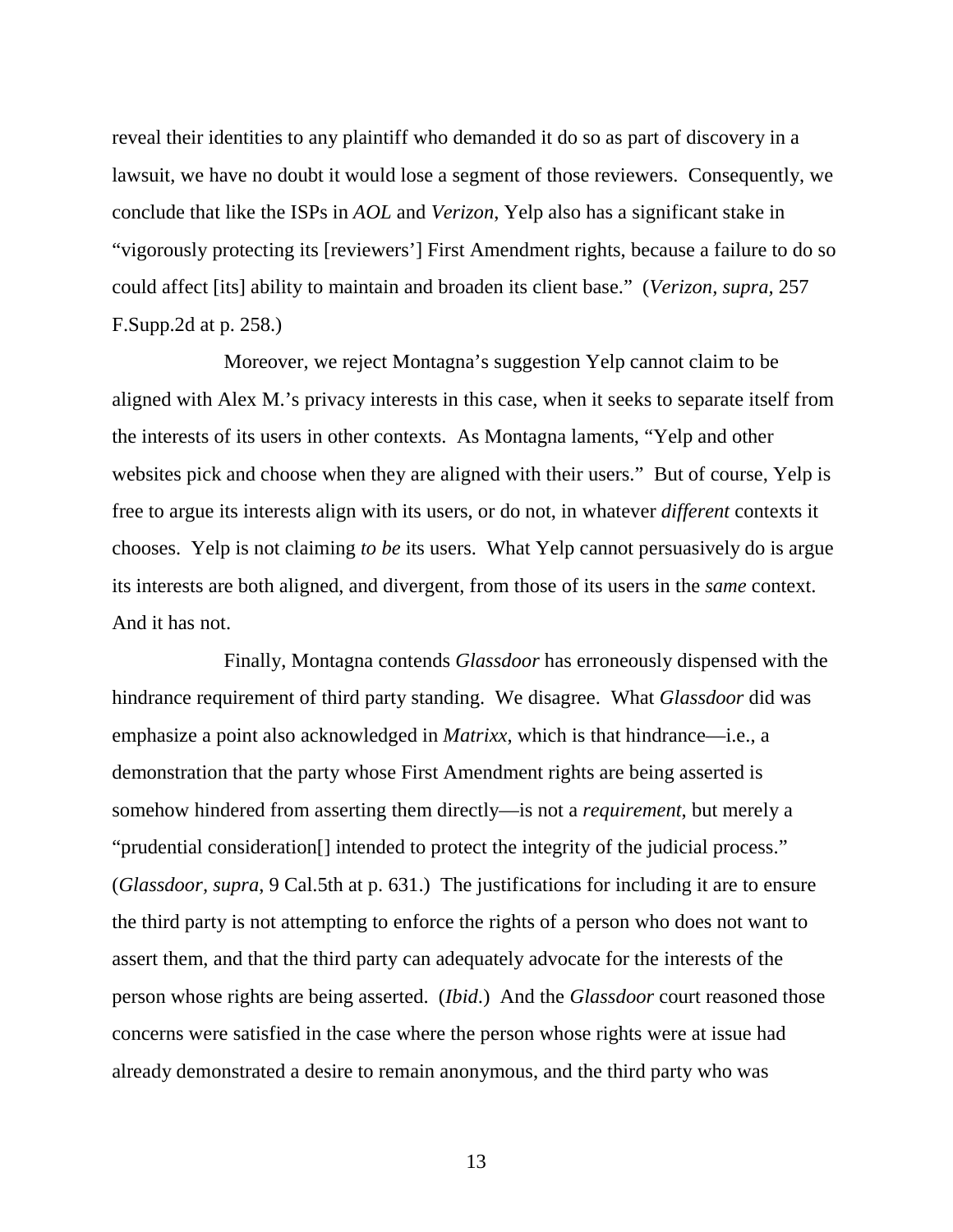asserting that right is the website host that benefitted from their ability to do so. (*Id*. at p. 632.) We agree.

Further, while it is true, as the *Glassdoor* court acknowledges, that California allows a party to appear and "defend the right to anonymity under a fictitious name," it also notes that party might also be effectively hindered in offering evidence to support that defense, or by the inability to appear in person. (*Glassdoor, supra*, 9 Cal.5th at p. 632.) At a minimum, the anonymous party would have to hire counsel to represent it in defending his or her anonymity. Given that practical consideration, both the anonymous party's and the court's interests might be better served by allowing the website host to assert the party's right to remain anonymous.

Based on all of the foregoing, we concur with *Glassdoor* in holding that a website host such as Yelp has standing to assert the First Amendment rights of persons who post reviews anonymously on its site, as against an effort to compel Yelp to identify those persons.

## *II. Propriety of Compelling Yelp's Production of Documents*

Having determined Yelp has standing to assert Alex M.'s First Amendment rights in opposing production of documents that might reveal his or her identity, we turn to the issue of whether the trial court's order compelling the production was correct on the merits. We conclude it was.

In *ZL Technologies*, the First District Court of Appeal recently analyzed the showing a plaintiff must make to justify an order compelling a website host to produce identifying information about a person who allegedly defamed the plaintiff in comments posted anonymously on the site. (*ZL Technologies, supra*, 13 Cal.App.5th at p. 610.) As the court explained, such cases require the courts to resolve "'a conflict between a plaintiff's right to employ the judicial process to discover the identity of an allegedly libelous speaker and the speaker's First Amendment right to remain anonymous.' [Citation.]" (*Ibid.*)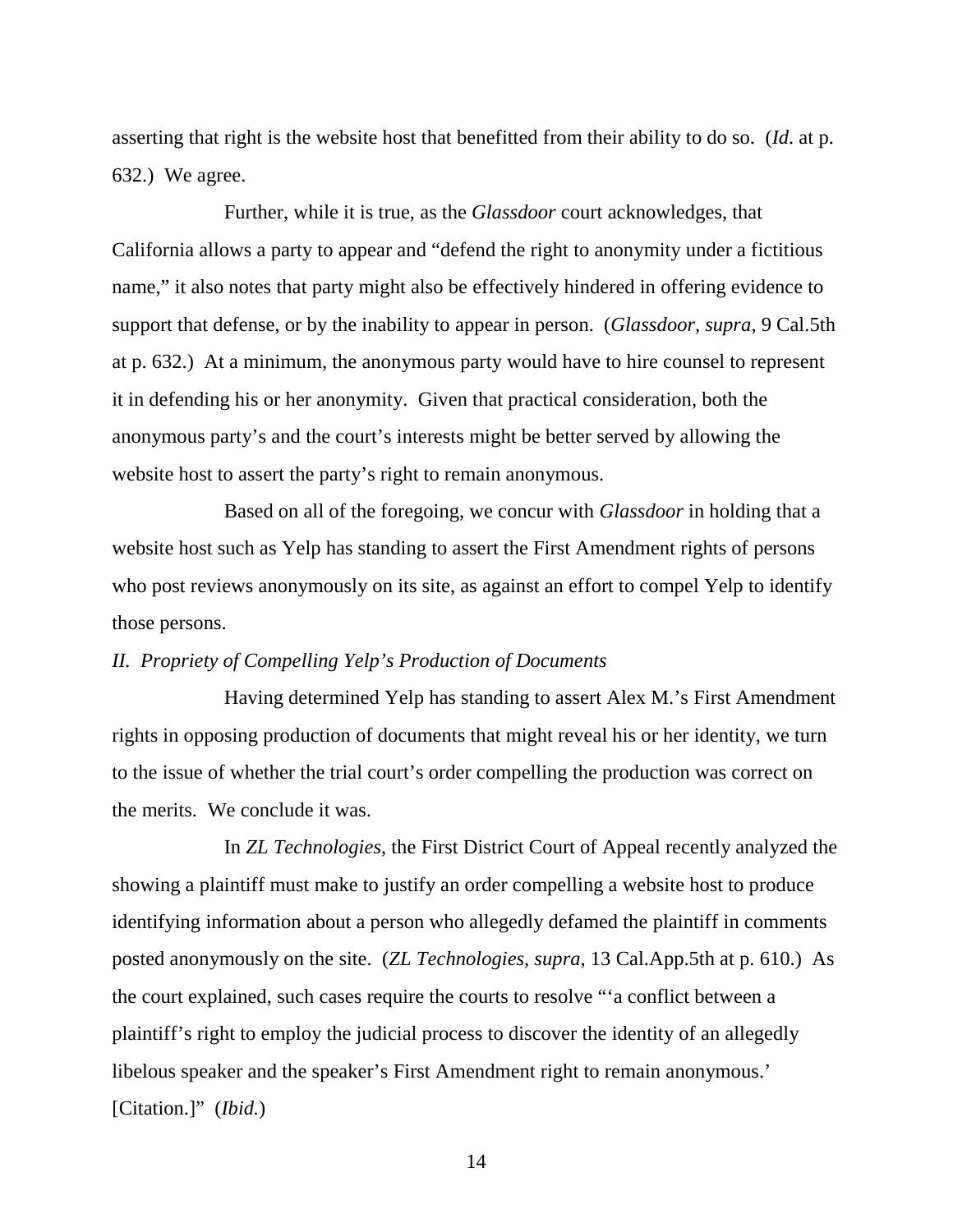The *ZL Technologies* court noted, "'the constitutional right to publish anonymously' has long been recognized as '"an aspect of the freedom of speech protected by the First Amendment." [Citations.]' [Citation.]." (*ZL Technologies, supra*, 13 Cal.App.5th at p. 611.) However, "'[w]hen vigorous criticism descends into defamation,' . . . 'constitutional protection is no longer available.' [Citations.]" (*Ibid*.) Thus, a plaintiff seeking discovery of the anonymous person's identity must first make a prima facie showing the comment at issue is defamatory. (*Id.* at p. 613.) Adopting the test in *Krinsky v. Doe 6* (2008) 159 Cal.App.4th 1154, 1172, footnote 14 (*Krinsky*), the court stated that an appropriate showing requires "evidence '"that . . . will support a ruling in favor of [the plaintiff] if no controverting evidence is presented. [Citations.] It may be slight evidence which creates a reasonable inference of [the] fact sought to be established but need not eliminate all contrary inferences. [Citation.]" [Citations.]' [Citation.]" (*ZL Technologies, supra*, 13 Cal.App.5th at p. 612.)

Further, the *ZL Technologies* court stated that before the trial court orders the production of information identifying the anonymous commenter, it "must ensure reasonable efforts are made to notify the [commenter], permitting them an opportunity to respond, before disclosure of their identities may be compelled." (*ZL Technologies, supra*, 13 Cal.App.5th at p. 615.) In doing so, however, the court rejected the suggestion that it should be the burden of the plaintiff seeking discovery to make those efforts. The court acknowledged that often the plaintiff's only means of contacting the anonymous commenter would be to post a notice on the same website where the original comment had been posted, and requiring the plaintiff to do that would effectively be compelling it to "'exacerbate its own injury'" by republishing the alleged defamation. (*Ibid*.) Instead, "the trial court should direct the subpoenaed party to provide [the notice]." (*Ibid*.)

We agree with that analysis. As between the plaintiff seeking to discover the identity of the anonymous commenter, and the website host that presumptively knows the identity or has access to information that may reveal it, it makes little sense to place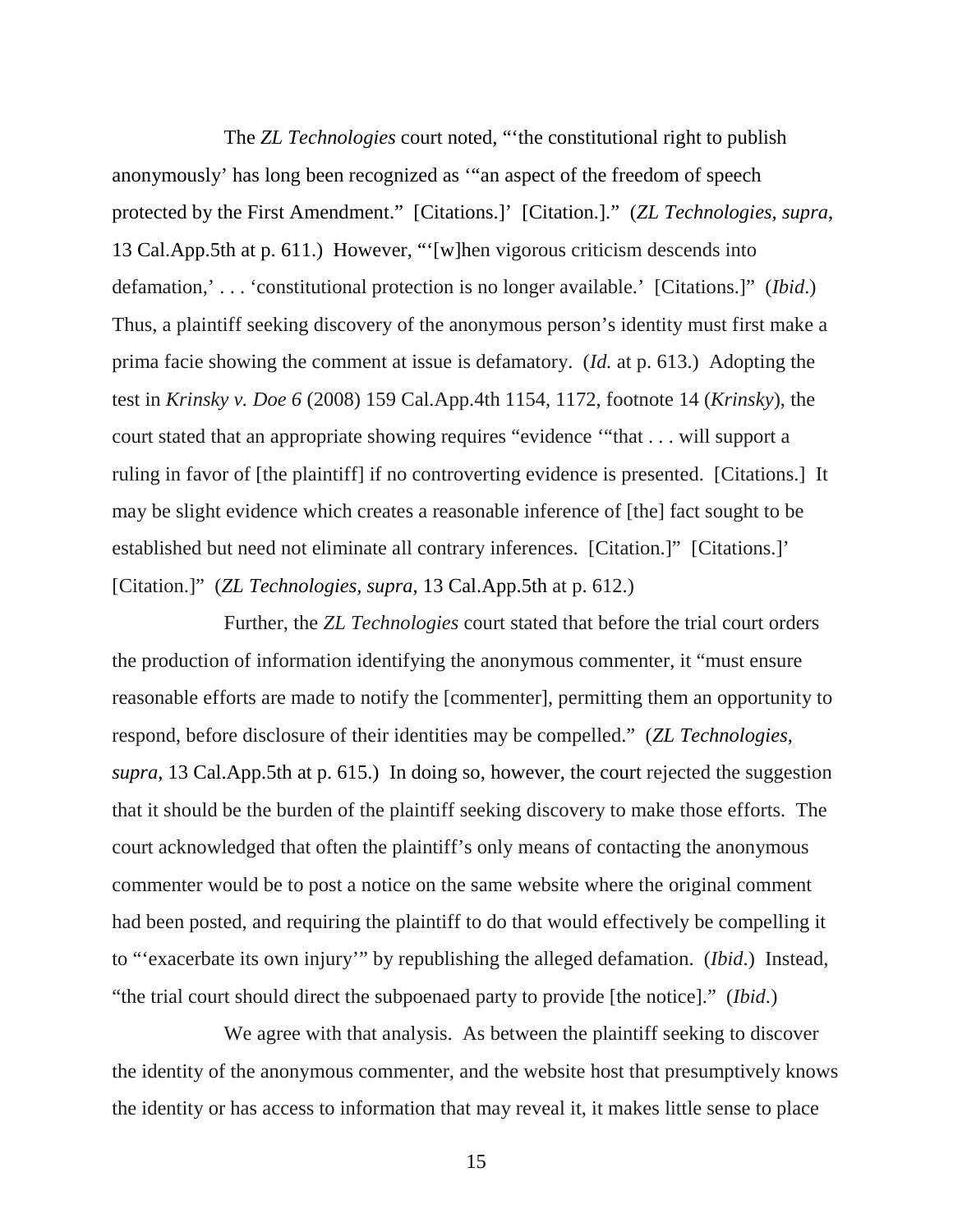the burden of notification on the former. And placing the burden on the website host seems especially appropriate in circumstances such as these, where the host *is depending on the rights of the anonymous commenter* as the basis for defending the discovery request.

In this case, Yelp does not challenge the sufficiency of notice to Alex M. as a basis for challenging the order compelling its production of documents, and thus we need not reach the issue. However, we note that not only did Montagna affirmatively assert he contacted Nunis, the former client he believes is Alex M. (or at a minimum, has some relationship with Alex M.), but Yelp informs us it also reached out via e-mail to Alex M., using the e-mail address provided in connection with the account.

Finally, *ZL Technologies* rejected the assertion that even after the plaintiff has made a prima facie showing of defamation, the court should be required to apply a final "balancing test, weighing 'the defendant's First Amendment right of anonymous free speech against the strength of the prima facie case presented and the necessity for the disclosure of the anonymous defendant's identity to allow the plaintiff to properly proceed.'" (*ZL Technologies, supra*, 13 Cal.App.5th at p. 616, quoting *Dendrite Internat. v. Doe No. 3* (App. Div. 2001) 342 N.J.Super. 134, [775 A.2d 756].) As the court instead concluded, "a further balancing should not be required '*[w]here it is clear to the court that discovery of the defendant's identity is necessary to pursue the plaintiff's claim*,' and the plaintiff makes a prima facie showing that a libelous statement has been made." (*ZL Technologies, supra*, 13 Cal.App.5th at p. 617, fn. omitted.) Again, we agree.

Indeed, as our Supreme Court reaffirmed only recently in *Williams, supra,* 3 Cal.5th at page 541 (*Williams*), "a civil litigant's right to discovery is broad. '[A]ny party may obtain discovery regarding any matter, not privileged, that is relevant to the subject matter involved in the pending action . . . if the matter either is itself admissible in evidence or appears reasonably calculated to lead to the discovery of admissible evidence.' [Citations.] *This right includes an entitlement to learn 'the identity and*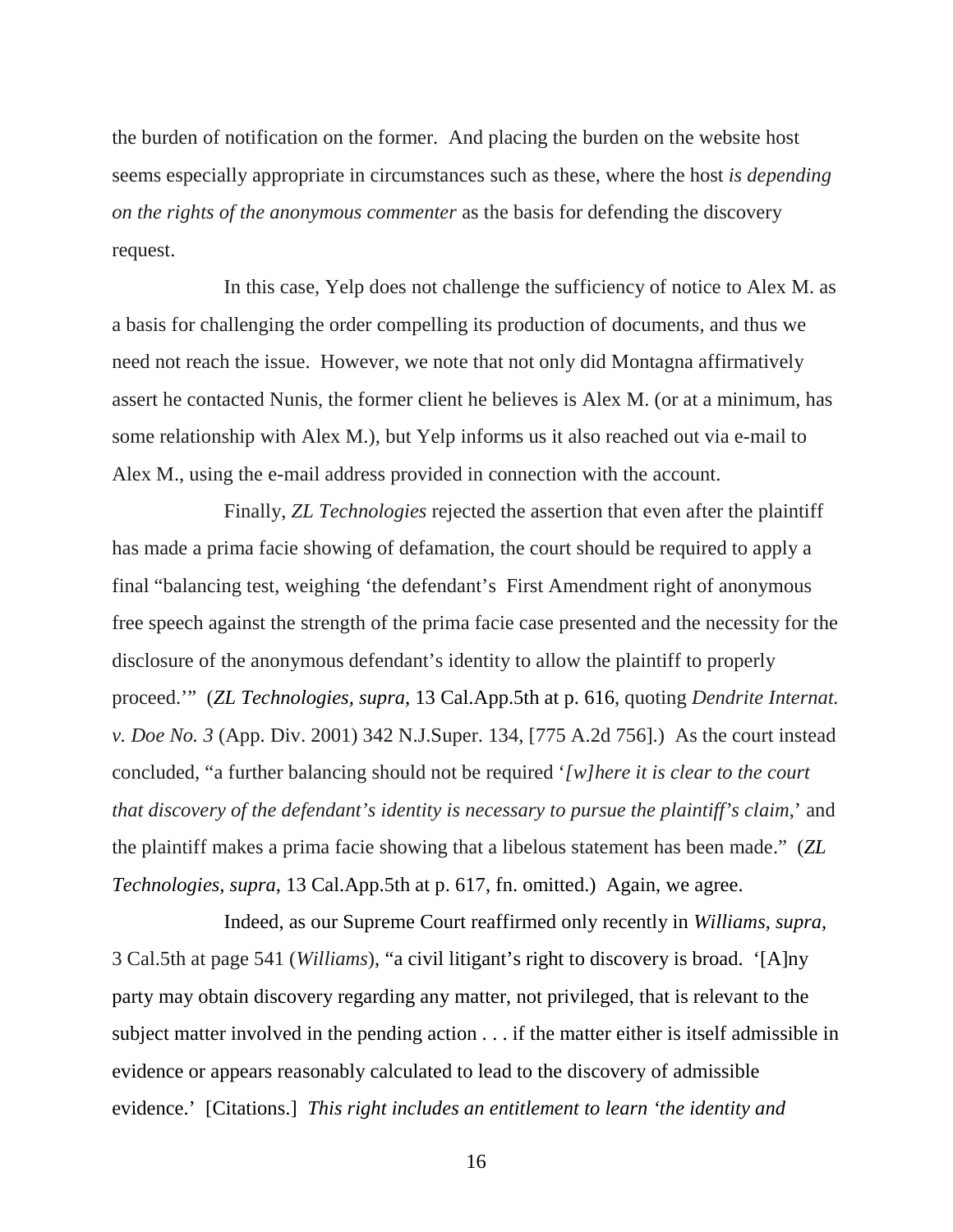*location of persons having knowledge of any discoverable matter*.' [Citation.] Section 2017.010 and other statutes governing discovery 'must be construed liberally in favor of disclosure unless the request is clearly improper by virtue of well-established causes for denial.' [Citation.] This means that '*disclosure is a matter of right unless statutory or public policy considerations clearly prohibit it*.' [Citation.]" (Italics added, fn. omitted.)

In *Williams*, the Supreme Court upheld an order requiring an employer to disclose the identities and contact information of employees, as part of discovery in a lawsuit alleging violations of employee rights under the Labor Code. (*Williams, supra*, 3 Cal.5th at p. 554.) In doing so, the Court emphasized the importance of a plaintiff's right to take discovery as a means of obtaining the information necessary to prove its case, and disapproved earlier cases suggesting that "a party seeking discovery of private information [must] always establish a compelling interest or compelling need" before courts will compel the production of the information. (*Id.* at p. 557.)

Although *Williams* is not directly on point, it strongly suggests our Supreme Court would agree with *ZL Technologies*' conclusion that a separate compulsory "balancing test" need not be applied in a case where the plaintiff has already demonstrated a prima facie case of defamation. Consequently, we turn to the issue of whether the trial court correctly determined Montagna did that in this case.

#### *A. Defamatory Content of Alex M.'s Review*

Alex M.'s review of Montagna stated: "Too bad there is no zero star option! I made the mistake of using them and had an absolute nightmare. Bill was way more than their quote; return was so sloppy I had another firm redo it and my return more than doubled. If you dare to complain get ready to be screamed at, verbally harassed and threatened with legal action. I chalked it up as a very expensive lesson, hope this spares someone else the same."

Yelp contends the content of the review does not support a prima facie claim for defamation, largely because it purportedly states only opinions. As Yelp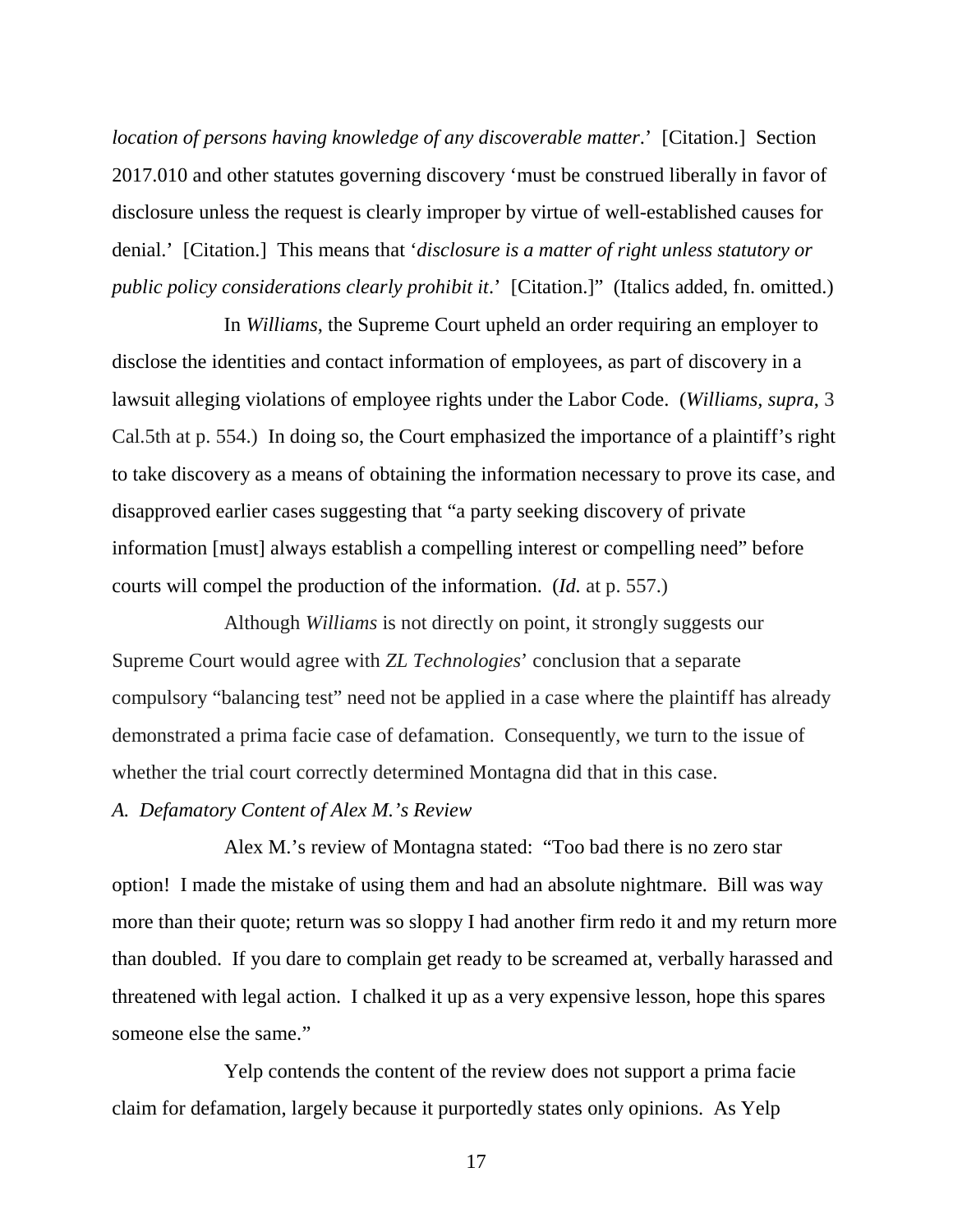correctly points out, to support a defamation claim, the alleged statement must be one that is reasonably interpreted as stating *actual facts* that are *provably false*. "The dispositive question . . . is whether a reasonable trier of fact could conclude that the published statements imply a provably false factual assertion." (*Seelig v. Infinity Broadcasting Corp.* (2002) 97 Cal.App.4th 798, 809 (*Seelig*).)

We are unpersuaded by Yelp's contention because we cannot agree with its characterization of the review. While it is true that pure expressions of opinion are not actionable, "[t]hat does not mean that statements of opinion enjoy blanket protection. [Citation.] To the contrary, where an expression of opinion implies a false assertion of fact, the opinion can constitute actionable defamation. [Citation.]" (*GetFugu, Inc. v. Patton Boggs LLP* (2013) 220 Cal.App.4th 141, 156 (*GetFugu*).)

The issue of whether challenged statements convey the requisite factual imputation is a question of law for the court. (*Seelig*, *supra*, 97 Cal.App.4th at p. 810.) And when ascertaining whether the statements in question are provably false factual assertions, courts consider the "'"totality of the circumstances."'" (*Id*. at p. 809.) "The critical question is not whether a statement is fact or opinion, but '"whether *a reasonable fact finder could conclude* the published statement declares or implies a provably false assertion of fact."' [Citation.]" (*GetFugu, supra*, 220 Cal.App.4th at p. 156, italics added.)

In this case, Alex M. began her review of Montagna's professional services by stating "Too bad there is no zero star option! I made the mistake of using them and had an absolute nightmare." While we would agree this opening salvo states a pure opinion, it also provides crucial context that can be considered in evaluating the comments that follow. (See *Wong v. Jing* (2010) 189 Cal.App.4th 1354 (*Wong*).) And what these opening comments reflect is that Alex M. is feeling *very aggrieved* by his/her experience with Montagna, having rated it as low as possible and referring to it as a "nightmare."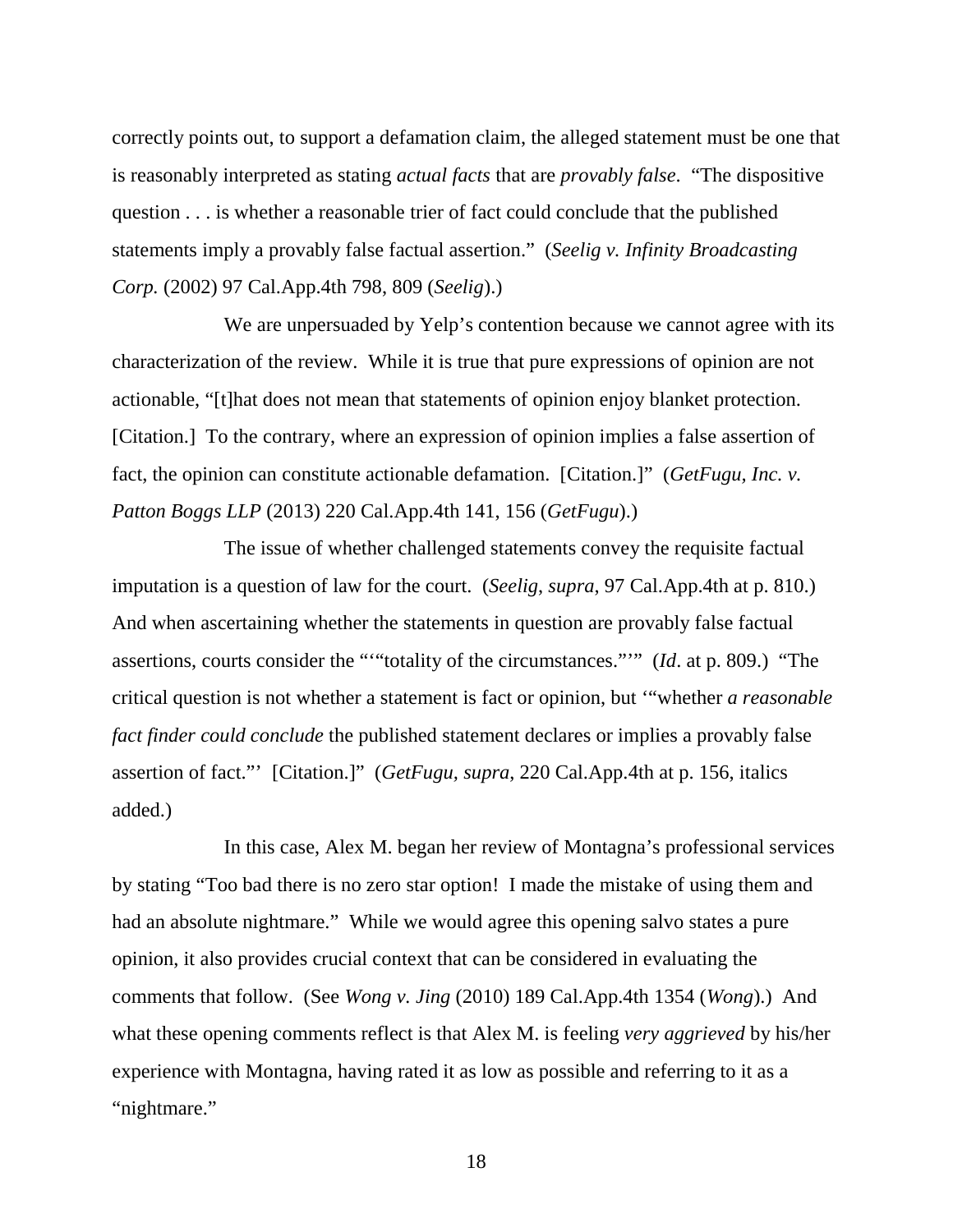In *Wong*, a case with strikingly similar facts, a Yelp reviewer began a review of a dentist by stating "Let me first say I wish there is [*sic*] '0' star in Yelp rating. Avoid her like a disease!" (*Wong, supra,* 189 Cal.App.4th at p. 1361.) The appellate court expressly relied upon those introductory statements as part of the circumstances that would support a fact finder's determination the review had falsely *implied* the plaintiff engaged in specific acts of professional wrongdoing—even though the review *did not explicitly state* she had done those things: "Given (1) Jing's introductory remarks that Wong deserves a zero rating and should be avoided 'like a disease' and that he regretted ever bringing his son to see her, (2) his rage at Wong's use of amalgam because it contains mercury, and (3) Wong's evidence that Jing was advised and consented to the use of amalgam, a jury reasonably could find that the review falsely implied Wong had failed to warn and advise about silver amalgam and arguably better alternatives to its use." (*Id.* at pp. 1371-1372.)

Here, the rage expressed by Alex M. about Montagna is similarly palpable, and her stated regret at the lack of a zero star option is identical. She then follows her "nightmare" characterization of her dealings with Montagna by first stating "[the b]ill was way more than their quote." Yelp argues this statement is factually true, based on Montagna's allegation he had billed his client Nunis (whom he suspects to be Alex M.) \$400 for preparing her tax returns, after quoting her a price of only \$200. But we conclude a reasonable fact finder could find that Alex M. is implying Montagna had *no justification* for his price hike–hence the rage. "A statement can . . . be libelous per se if it contains a charge by implication from the language employed by the speaker and a listener could understand the defamatory meaning without the necessity of knowing extrinsic explanatory matter. [Citation.]" (*McGarry v. University of San Diego* (2007) 154 Cal.App.4th 97, 112.) Alex M.'s statement meets that test.

Montagna specifically alleges facts demonstrating his price hike vis-à-vis Nunis was justified. He states his original quote to Nunis was based on her specific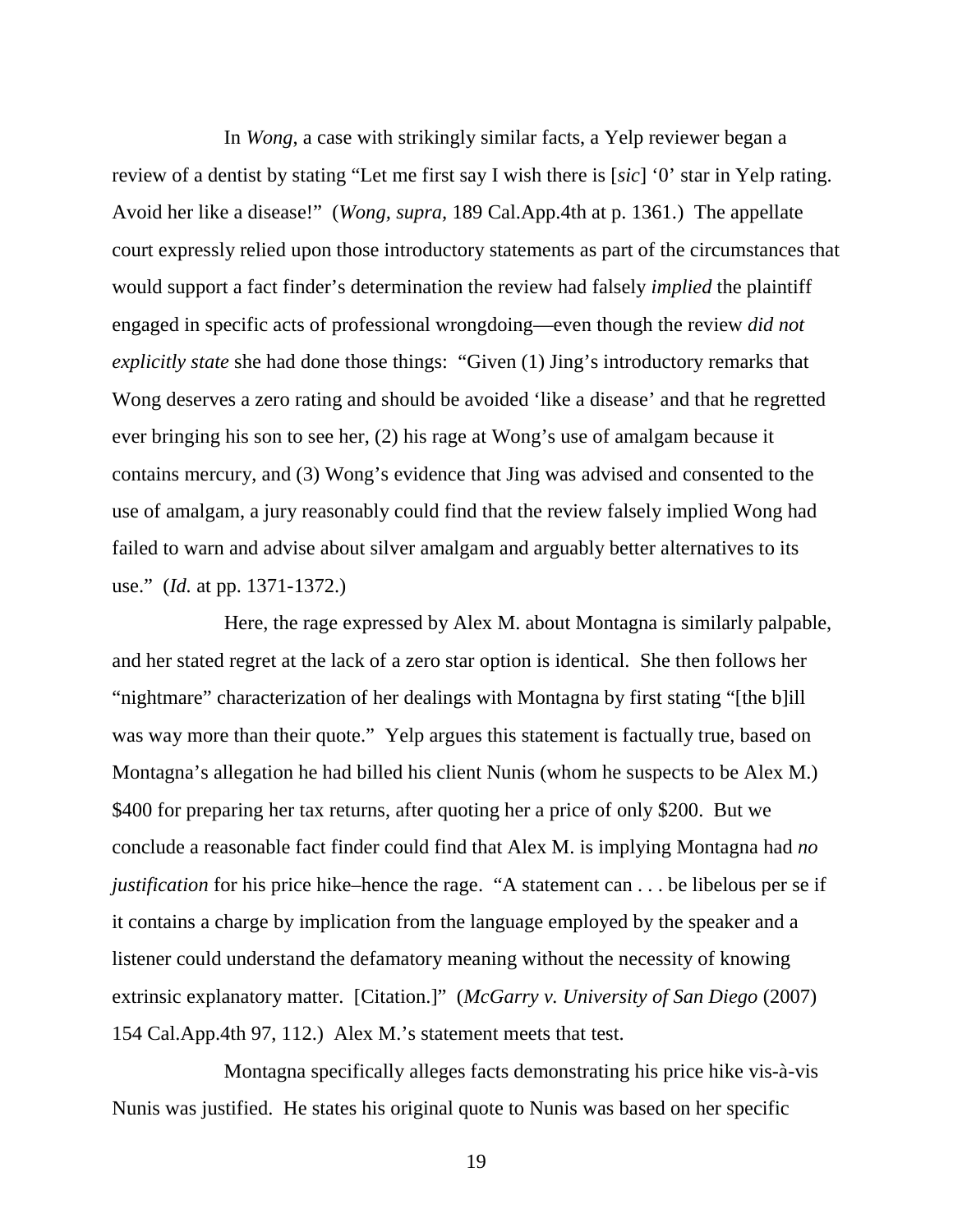representations as to the scope of work that would be necessary to prepare her tax return. And when those representations proved incorrect, Montagna allegedly had to do significantly more work than anticipated to prepare the returns, and was thus justified in charging her a higher fee. Hence, Montagna adequately alleges Alex M.'s implied assertion he hiked her fee without justification was a provably false assertion of fact. He then supported those allegations in the declaration he submitted in support of his motion to compel.

Alex M.'s review continued with the assertion "[the] return was so sloppy I had another firm redo it and my return more than doubled." Yelp contends the assertion Montagna's work was "sloppy" is merely an opinion. We agree—the word "sloppy" is inherently vague, and in this context might refer to a wide variety of issues, including the possibility the returns were entirely accurate, but plagued with typos. However, Alex M. did not confine her comment to that abstract claim of sloppiness.

Instead, Alex M. stated the return was "so sloppy *I had another firm redo it and my return [sic: refund] more than doubled*." (Italics added.) That implies the return was not merely messy, but was prepared *improperly and inaccurately*—i.e. that Montagna's work did not comply with the standards of his profession—flaws so significant they necessitated the return being redone by someone else. Moreover, the statement includes an explicit factual claim that when the return was redone, the amount of Alex M.'s refund "doubled." That is a clear, provable statement of fact, which if false, could support a claim of defamation. (*Wong, supra*, 189 Cal.App.4th at p. 1372 [false statement is defamatory if "it could subject Wong to contempt and cause her to be avoided and thereby injure her professional career"].)

Again, Montagna specifically alleged Alex M.'s statement was false, stating, "Plaintiffs prepared accurate, clean returns in full compliance with applicable laws and regulations; Plaintiffs did not cause Defendant to hire another firm to redo his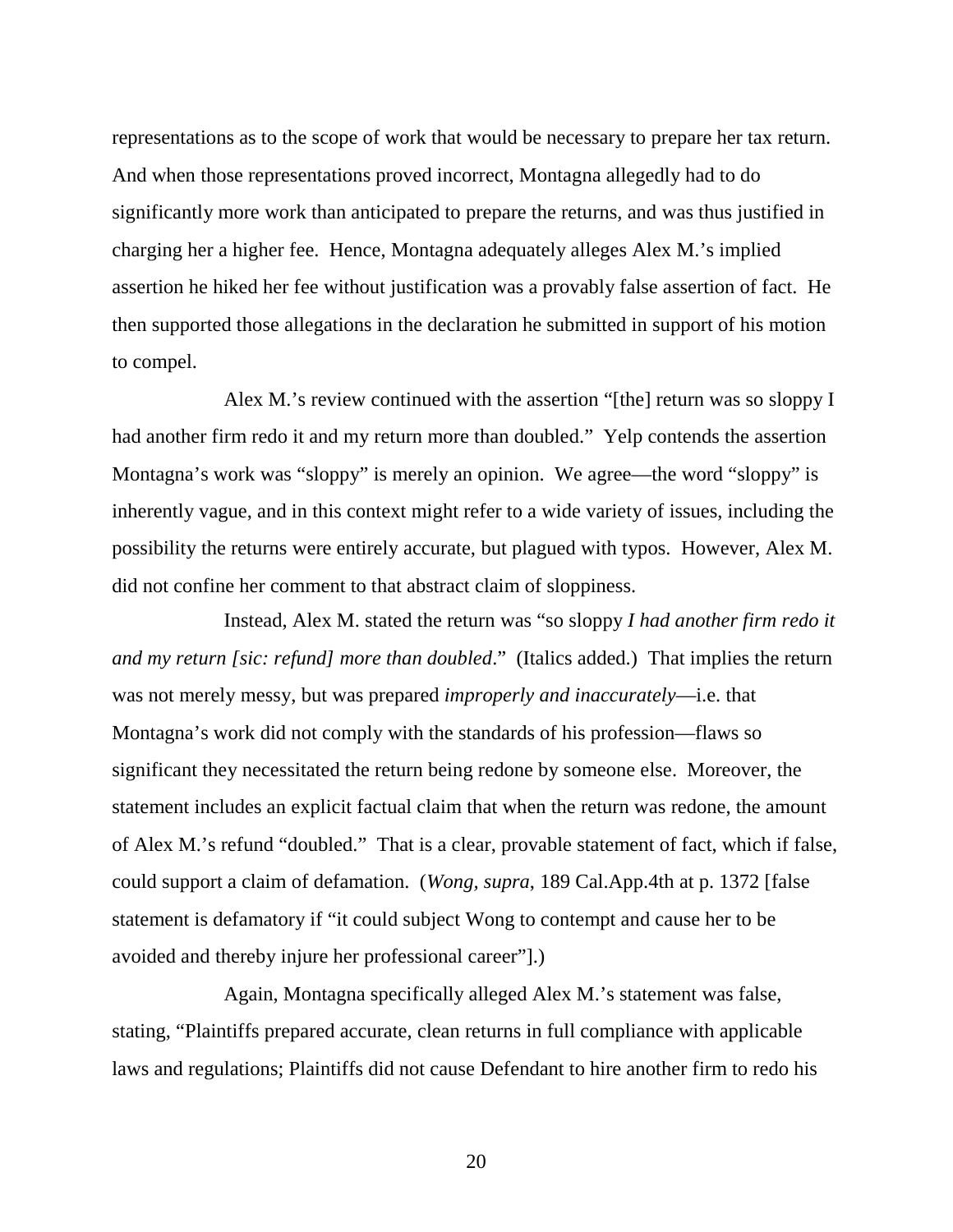work; Plaintiffs were not negligent in any manner such that Defendant's tax refund more than doubled." And he restated those facts in his declaration.

Finally, Alex M. concluded her review of Montagna by stating "[i]f you dare to complain get ready to be screamed at, verbally harassed and threatened with legal action. I chalked it up as a very expensive lesson, hope this spares someone else the same." Yelp contends the assertion that Montagna's future clients should expect to be screamed at, harassed, and threatened cannot support a defamation claim because it constitutes only a "prediction as to the occurrence of a future event," and such predictions cannot be proven true or false. Once again, we disagree with Yelp's characterization of the statement.

In our view, a trier of fact could reasonably include Alex M.'s "prediction" of what future clients might expect is also an implied representation as to the manner in which Montagna (and perhaps his staff) actually treated Alex M. The implication is that Montagna and his staff screamed at, harassed, and threatened Alex M. when he or she dared to complain, and moreover that they did so without justification. Indeed, the implied assertion Montagna and his staff will abuse clients *without justification* is at the heart of Alex M.'s suggestion that *any* future client should prepare to receive similar treatment. Montagna alleges in his complaint those implied assertions of fact are false: "Plaintiffs did not scream, harass, or threaten Defendant." He repeats that assertion in his declaration.

Yelp also contends that some of the statements in Alex M.'s review cannot actually be proved false because we do not yet know who Alex M. is. For example, Yelp points out, "Plaintiffs have not alleged—let alone provided prima facie evidence demonstrating—that *none of their clients* have ever hired another firm to redo a return that Plaintiffs had done. In fact, it is unlikely that Plaintiffs would have knowledge of such a situation, as it would necessarily have occurred after Plaintiffs provided services to such a client."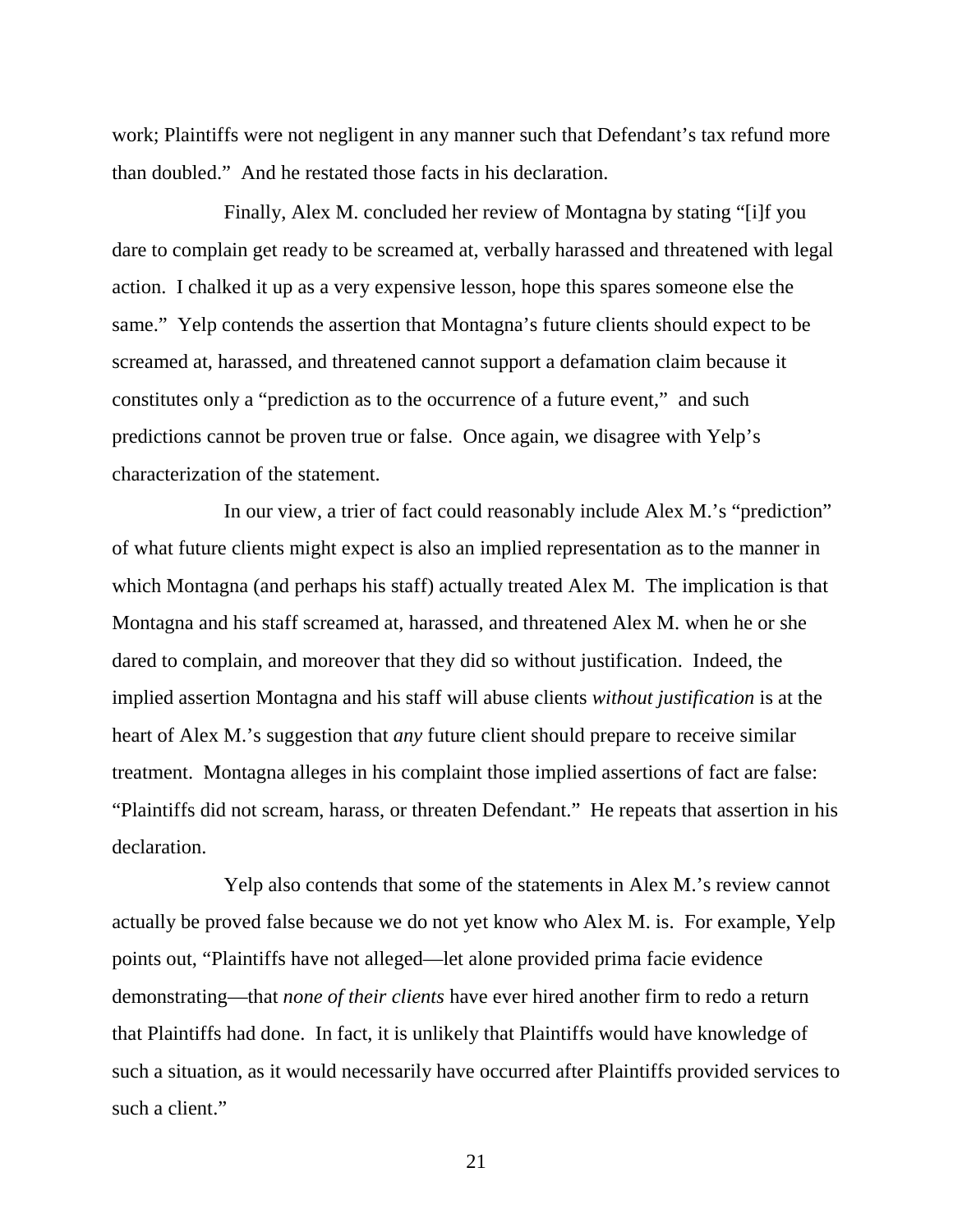But the assertion fails for several reasons. First, it focuses on only one aspect of Alex M.'s statement, stripping it of its defamatory context. The claim was not merely the relatively anondyne assertion Alex M.'s tax return was redone by another tax preparer; instead, it was that the return had to be redone *because Montagna's work was negligent*, and the second tax preparer had so improved on it *that the size of Alex M.'s refund doubled*. Montagna denied that more specific contention, not only in his complaint, but in his declaration: "I prepared accurate, clean returns in full compliance with applicable laws and regulations; I did not cause Defendant to hire another firm to redo his work; I was not negligent in any manner such that Defendant's tax refund more than doubled."

Additionally, as Montagna points out, Yelp cannot be allowed to defend against his discovery request by asserting he should not be entitled to information about the identity of its anonymous reviewer unless he can first demonstrate, with specificity, that the review does not accurately portray his actions in connection *with that particular client*—something he cannot do without first identifying the reviewer. Indeed, the assertion amounts to bootstrapping. As *Williams* makes clear, the purpose of discovery in a civil case is to assist parties in seeking the information they need to establish their case or defense, not to reward those who can demonstrate they have already done so. In the *Krinsky* case, the court recognized this, making clear that a plaintiff seeking to unmask an anonymous Internet commenter cannot be faulted for the inability to provide evidence of facts that can only be known after the anonymous commenter has been identified. (*Krinsky, supra,* 159 Cal.App.4th at p. 1172 [plaintiff "need produce evidence of only those material facts that are accessible to her"].)

In this case, Montagna has been forthright in acknowledging he believes his former client Nunis is Alex M., and in alleging facts demonstrating that while there are some parallels between his experience with Nunis and the factual claims made by Alex M., those factual claims are false. Montagna has also made clear that if discovery reveals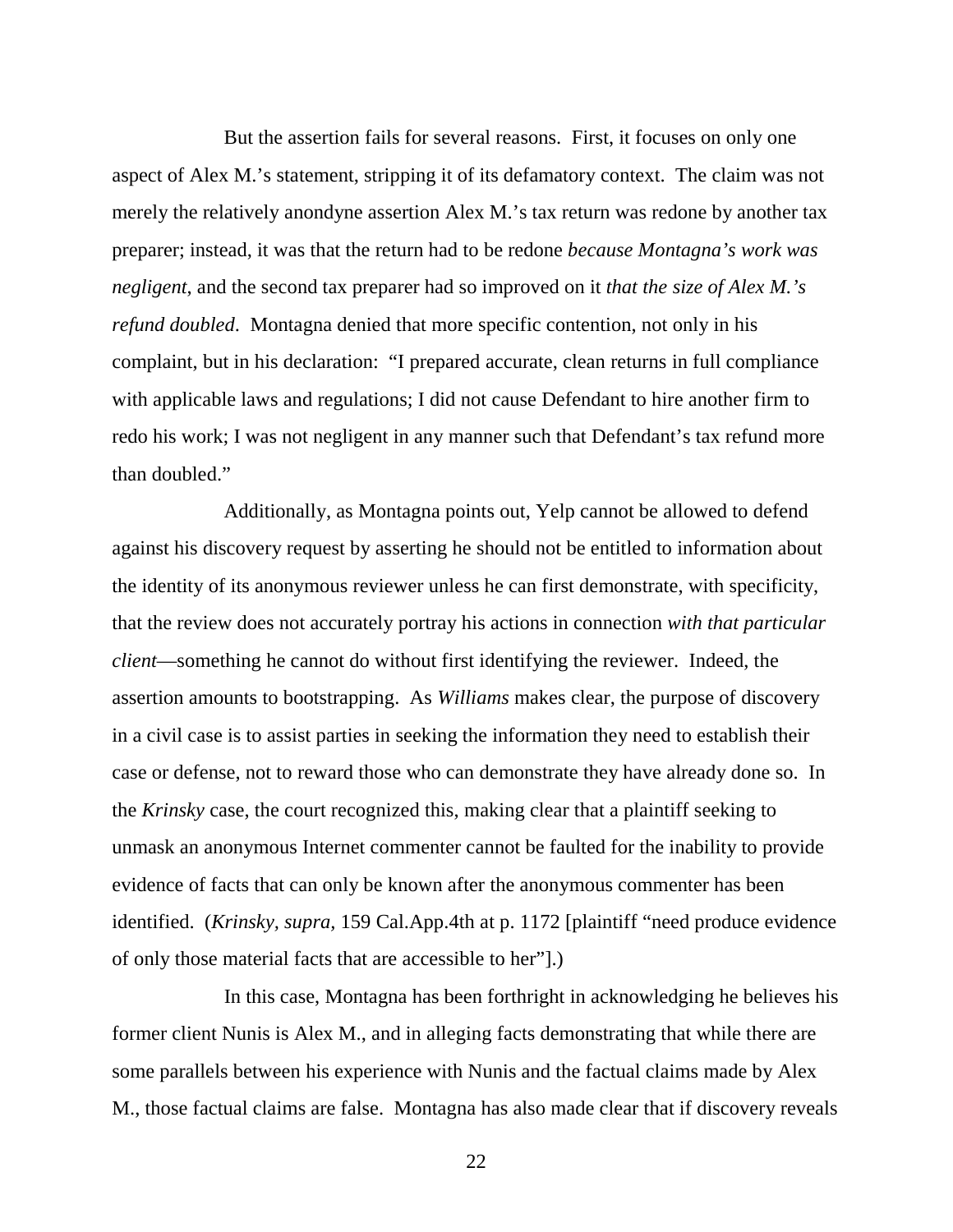his reviewer is not Nunis (or someone connected to her), he intends to dismiss her as a defendant in the lawsuit, and to substitute the real Alex M. in her place. It is difficult to imagine what more Montagna could have reasonably done to justify the unveiling of his accuser. We certainly do not adopt Yelp's implication that in the absence of knowing Alex M.'s identity, Montagna should be required to both allege, and declare under penalty of perjury, that "none of [his] clients" has ever experienced any of the things Alex M. alleges occurred to him or her. Montagna's ability to pursue a claim against Alex M. should not depend on his ability to swear he is professionally unassailable *by anyone* on each and every point the anonymous Alex M. complains about.

In the circumstances of this case, we conclude Montagna has demonstrated a sufficient prima facie case of defamation to justify an order compelling Yelp to produce information regarding the identity of Alex M. We consequently deny Yelp's petition for a writ of mandate overturning the trial court's order compelling it to comply with Montagna's deposition subpoena.

#### *III. Sanctions*

In its consolidated appeal, Yelp also challenges the trial court's order imposing monetary sanctions against it for failing to voluntarily comply with Montagna's deposition subpoena. The trial court is required to award monetary sanctions against any party "who unsuccessfully makes or opposes a motion to compel an answer or production, *unless it finds that the one subject to the sanction acted with substantial justification or that other circumstances make the imposition of the sanction unjust*." (Code Civ. Proc., § 2025.480, subd. (j), italics added.)

The trial court's tentative decision was to deny Montagna's request for sanctions against Yelp, but it was persuaded at oral argument to take the issue under submission even as it confirmed its tentative decision to grant Montagna's motion to compel. Two weeks later, the court issued its sanction order, imposing \$4,962.59 in sanctions against Yelp.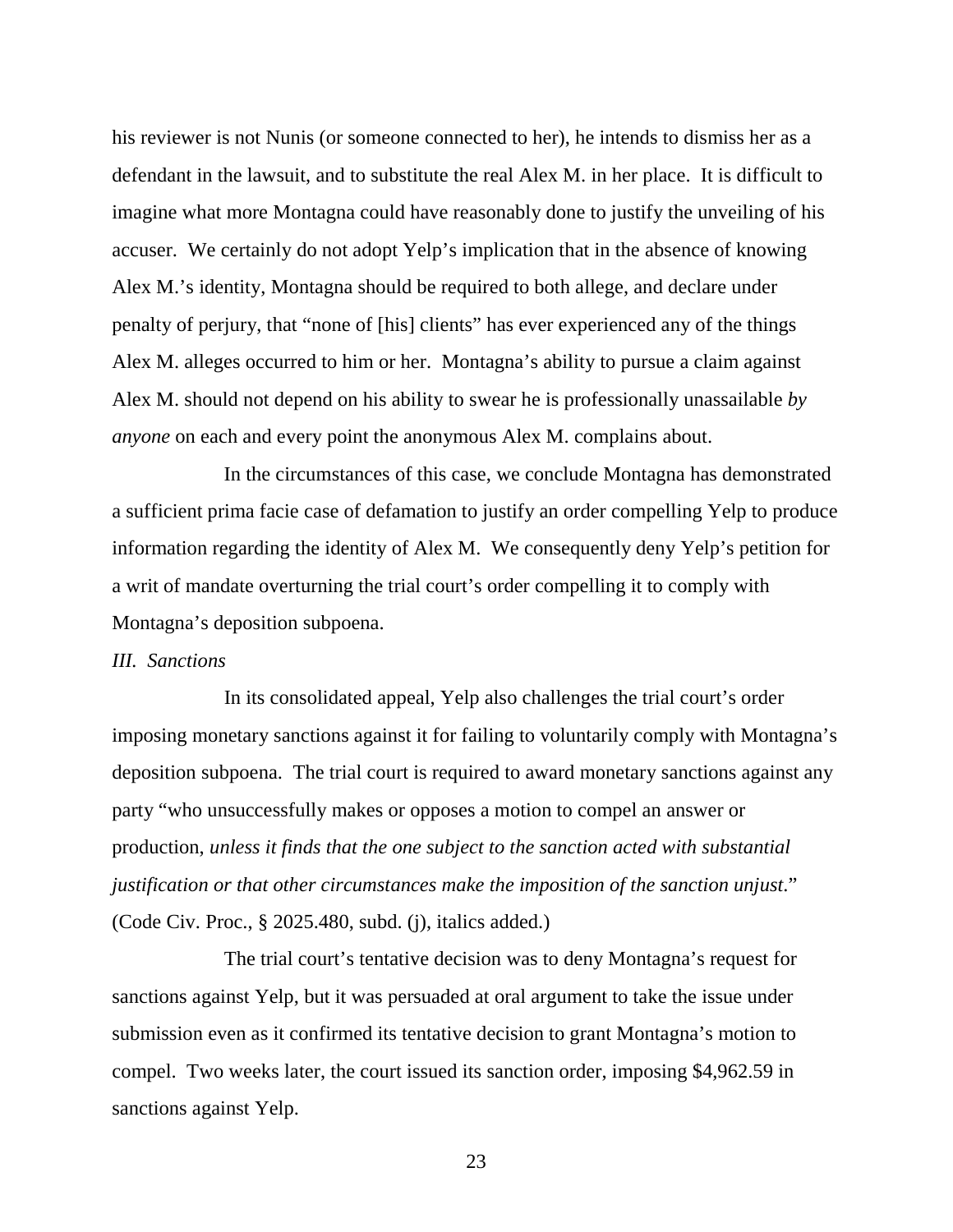Yelp contends the court abused its discretion by failing to find Yelp acted with substantial justification in opposing the motion to compel production. As it notes, "Courts have held that substantial justification exists to oppose a motion to compel where 'novel questions' are presented in a case or where there is 'conflicting legal authority on an unsettled issue.'" (Quoting *Union Mut. Life Ins. Co. v. Superior Court* (1978) 80 Cal.App.3d 1, 15.) Indeed, in *Diepenbrock v. Brown* (2012) 208 Cal.App.4th 743, 749, the appellate court reversed a discovery sanction order, finding that while the court may have properly ruled against appellants on the substance of the discovery dispute, the sanction award was improper because the existence of "conflicting legal authority on an unsettled issue provided substantial justification for appellants' position, negating the basis for the sanction order."

Here, as Yelp points out, even the trial court expressly acknowledged both in its tentative and at the hearing—that the law governing Montagna's motion to compel was an "evolving" and "unsettled" area of law. We certainly agree with that observation. In fact, the case law we have relied upon most heavily in this opinion, including *Glassdoor*, *ZL Technologies*, and *Williams*, was decided after the trial court issued its ruling. The evolution continues.

Moreover, the trial court characterized the question of whether sanctions were appropriate as "a close one," even as it also concluded Yelp lacked standing to even assert the First Amendment and privacy rights of its anonymous reviewer, Alex M. Had the trial court understood, as we conclude here, that Yelp did have standing, we doubt the trial court would have imposed the sanctions against it.

In light of the complex issues presented in this case, the evolving state of the applicable law, and the fact the trial court erred in concluding Yelp lacked standing to make the arguments it did, we conclude the trial court erred by imposing monetary sanctions against it. Hence, we reverse that order.